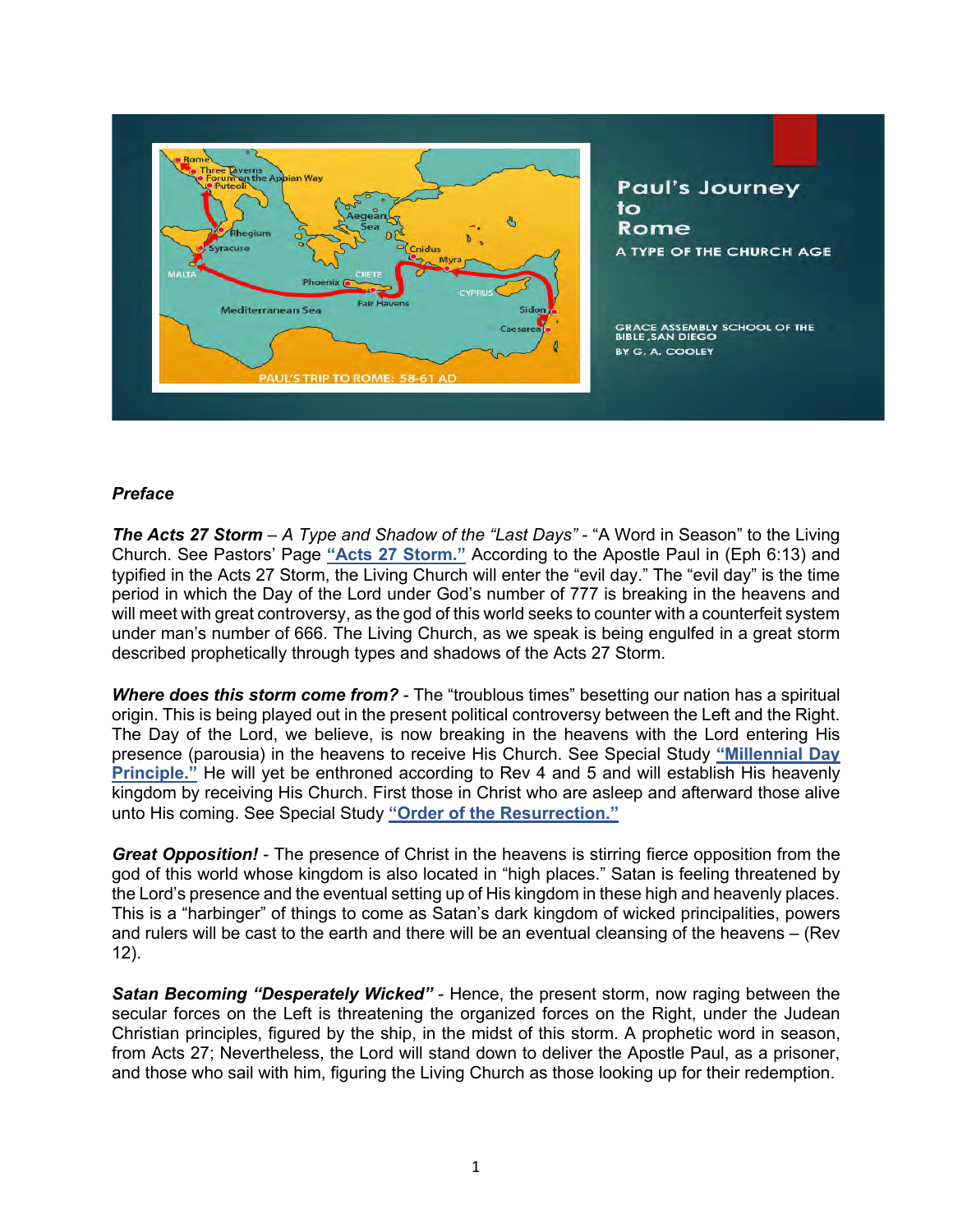*The Judean Christian Establishment Survives!* - The good news, from the "types and shadows" in the Acts 27 storm, is that the Judean Christian establishment will survive! They will emerge from this storm greatly strengthened as unified through religious "ecumenism." Sadly, the captains, as leaders, of the ship, will fail to recognize they were delivered by the Lord, Himself on behalf of those looking up for their redemption! Instead, they will lend their allegiance to religious leaders who urged "ecumenism."

*The Storm will Continue* - However, there will yet be a "social backlash" by the liberal forces against organized religious control forcing Christendom, as a whole, to begin entering into a union with the political and commercial systems. Nevertheless, doctrinal differences will cause a serious "fracture" in the ship of Christendom. This will result in a division between the Visible Church, i.e., organized Christendom figured, as the forepart of the ship, and the Invisible Church, i.e., the living organism of the Body of Christ figured, as the hinder part of the ship. There are born again Christians in the organized system and depending on the forepart of the ship. As a result, the ship figuring Christendom will break into two parts from the "violence of the waves."

**The Forepart of the Ship** - The forepart of the ship will remain as un-moveable, figuring the Visible Church as joined to the political and commercial systems becoming the accepted religious system. This union will consist of the Roman Catholic Church, Mainline Churches and others who hold to Covenant Theology or "Replacement Theology." They will contend the Visible Church has spiritually replaced Israel in the divine purposes of God.

**The Hinder Part of the Ship** - The hinder part of the ship, figuring those of the "Invisible Church" looking up for their redemption, will gradually turn spiritually northward in seeking to lay hold of the heavenly call of the Church, as the "faith once delivered" to the Church. They will begin to look up for their redemption, by rank and order, being strengthened by the Holy Spirit and will contend for the "catching away" through the open door of translation, as the "blessed hope."

*Great Persecution! -* The coming division of the ship of Christendom between the Visible Church and the Invisible Church will result in persecution of believers who continue to look up for their redemption. These believers will be accused of holding "unsound doctrines" and "unsound minds" by the Visible Church. Believers who continue to look up for the heavenly calling will desperately need the "Helmet of Salvation" in protecting their minds and defending their faith until they are caught up to meet the Lord in the air by rank and order  $-$  (I Thess 4:15-18).

**Beware of this Counterfeit Kingdom** - This is a warning to those remaining! The above union will seek to set up the Kingdom of God on earth. This will be a counterfeit kingdom of our Lord Jesus Christ under "another Jesus, another spirit, and another gospel." This kingdom will be established in the place of Israel's promised Messianic Kingdom upon the earth. This will usher in "great tribulation" to the Gentile nations and "Jacob's trouble" to Israel. Christ will return and be received by a remnant in Israel, as their Messiah. After that the Lord, Himself, will fight for His ancient people Israel in the great Battle of Armageddon. After great carnage, He will deliver the remnant and set up the true Messianic Kingdom under Israel. (Ps 110:6) "He shall judge among the heathen, he shall fill the places with the dead bodies; he shall wound the heads over many countries." Even so come, Lord Jesus!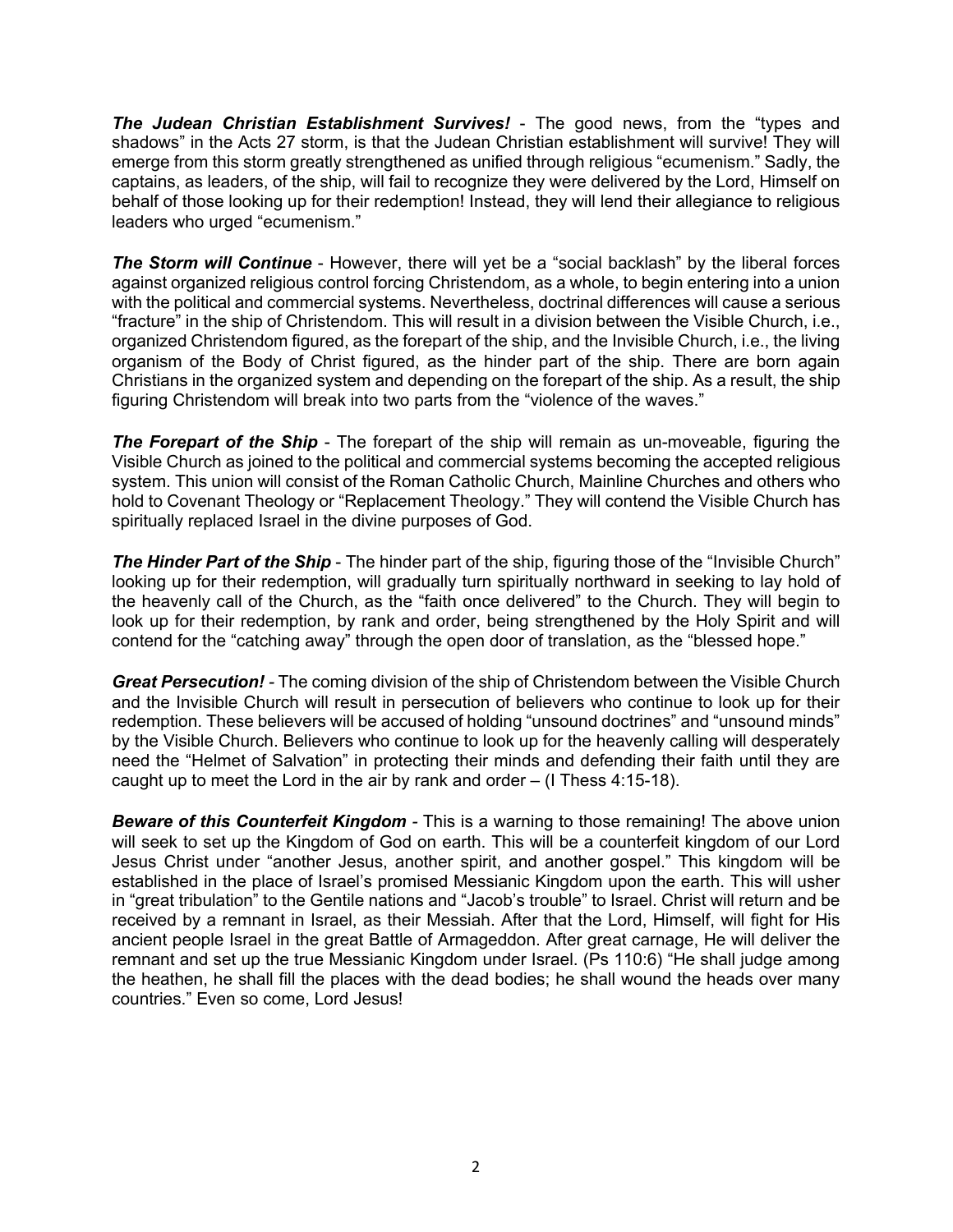### *Introduction*

Acts 27 and 28 are deeply saturated with understanding and revelation. They show that Paul's historic voyage from Jerusalem, "city of peace," to Rome, "city of strength," depicts the voyage of the Church through the church age and its consummation. Paul, the Apostle to the Church, set forth the message of grace and glory which embodies the heavenly calling of the Church in contrast with the earthly calling of Israel. In "his gospel" Paul admonishes the church against leaving its invisible heavenly position, along with its provisions bought by grace, for a visible tower and a portion of the earth. Paul's message of grace, which brings peace, was accepted at the beginning of the Church's voyage (Acts 15), but as we are now seeing in these last days, the Church is arriving at Rome depending on their own strength and works. Through ecumenism the ecclesiastical Church ship is about to experience a shipwreck. The two seas the ecclesiastical ship meets represents the many Protestants Church systems joining with the Roman Catholic Church system in political and religious unity in the days just before us. The winds are starting to blow upon the Church. They are the winds of the Holy Spirit blowing sovereignly and the winds of Satanic forces both at the same time.

*(I Peter 4:17-18) "For the time is come that judgment must begin at the house of God: and if it first begin at us, what shall the end be of them that obey not the gospel of God? And if the righteous scarcely be saved, where shall the ungodly and the sinner appear?"* 

The Church's visible organization and its many headships have been and will be shaken to their foundations. We must get our faith fixed in a Person. The Holy Spirit is saying, "fix your faith in the Lord Jesus Christ and don't look to the right or left, or we too will shipwreck in the days right ahead of us." Let us keep our eyes on Jesus through Paul's gospel and not on man and his organizations. These organizations are going to end in shipwreck.

A word of caution is in order, The Bible is full of types which the Holy Spirit uses as a method of revealing deep truths to the believer. It must be remembered that "types" are a "shadow" and "not the very image of things." The meanings of names in their focused use within a portion of scripture along with Holy Spirit guidance can give us great understanding. Their relationship with time and the meanings of other names and portions of scripture must be considered with caution. Our prayer is that the gaining of understanding of the past journey of the Church will give to us an appreciation and insight into what is in store for the Church in the immediate future.

#### **The Church as a Ship**

*(Acts 27:1) "And when it was determined that we should sail into Italy, they delivered Paul and certain other prisoners unto one named Julius, a centurion of Augustus' band." (Acts 27:2) And entering into a ship of Adramyttium, we launched, meaning to sail by the coasts of Asia; one Aristarchus, a Macedonian of Thessalonica, being with us.* 

**Julius** means "downy bearded" or "soft haired." We will find his heart is soft as he trusts and gives the Apostle Paul liberty while in his custody. Julius is mentioned two times and referred to as "the centurion an additional five times. The number seven often refers to the Church. We will last hear of "the centurion" in Acts 28:16 as he will deliver Paul safely to Rome. This eighth and final time Julius is mentioned confirms the meaning of the number eight which is "completion." Julius completed his assignment which also fulfilled God's promise that the Apostle through the storm would make it to Rome.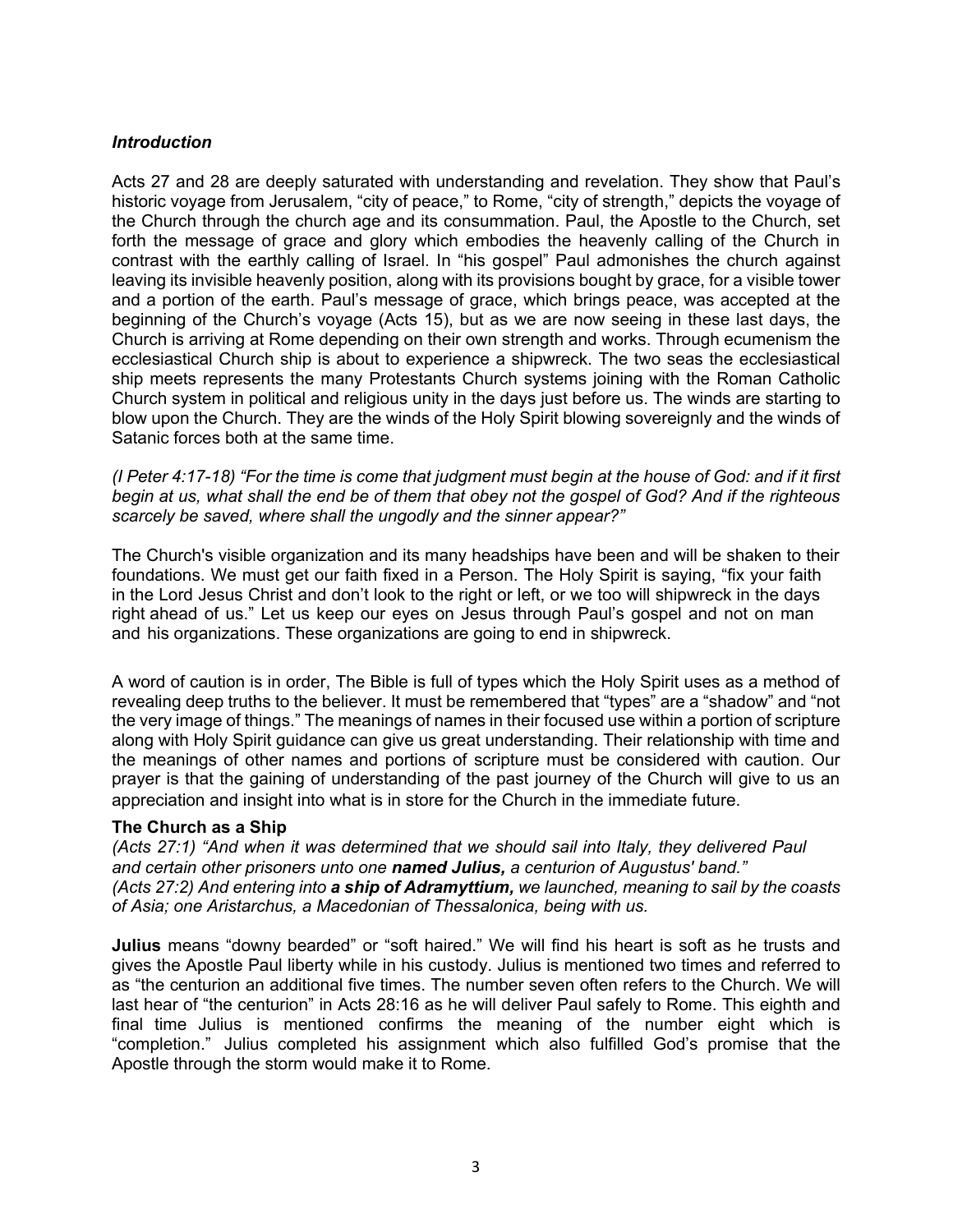**"A ship of Adramyttium"** (a-dra-mit'ti-um) meaning "mansion of death. This ship speaks of an ecclesiastical organization (the visible church) and it would be a "mansion of death" if run by the "old creation." The true church counts the "Old Creation" as dead.



## **An Overcoming Company of Saints on Board**

*(Acts 27:2) And entering into a ship of Adramyttium, we launched, meaning to sail by the coasts of Asia; one Aristarchus, a Macedonian of Thessalonica, being with us.*

It is not without significance the **"Aristarchus"** (a-ris-tar-kus) is mentioned here. His name means **"the best ruler."** He was a faithful companion of Paul and represents the "full-overcoming Bridal Company." Acts 27 was recorded by Luke as a firsthand witness being Paul's traveling companion. He uses the word **"with us"** in verse 2 confirming his presence currently in history.

#### **Apostle Paul**

Chief Apostle to the Church, Chosen and Ordained by God for the dispensation of the Church Age. See Special Study **["Epistles of Paul."](https://graceassemblysandiego.info/wp-content/uploads/PaulsEpistlesopt.pdf)**

#### **Aristarchus**

He is from "Thessalonica" which means victory at sea." The Bride is a "victorious" company out of the "sea" of the Gentiles. The Pauline Gospel and the Bridal Company, full of knowledge and of the Holy Ghost, should "rule" the Church and should be up on deck guiding the ship. Aristarchus has traveled with Paul since Ephesus (Acts 19). He was one of the men faithful to Paul that he was pulled into the Theatre by the angry mob of Diana worshipers and idol makers. *(Acts19:29) And the whole city was filled with confusion: and having caught Gaius and Aristarchus, men of Macedonia, Paul's companions in travel, they rushed with one accord into the theatre.*

Aristarchus devotion for Lord and Paul would give him the ability to continue on with Paul through two years of imprisonment at Rome.

#### **Luke**

**Luke** means "light-giving, luminous a light, or white." In Colossians 4:14 Paul lets us know Luke was a physician. He would be given the incredible responsibility to record Christ and Paul's like in the Gospel of Luke and Acts. Paul notes Luke's faithfulness in 2 Tim 4:11, "Only Luke is with me."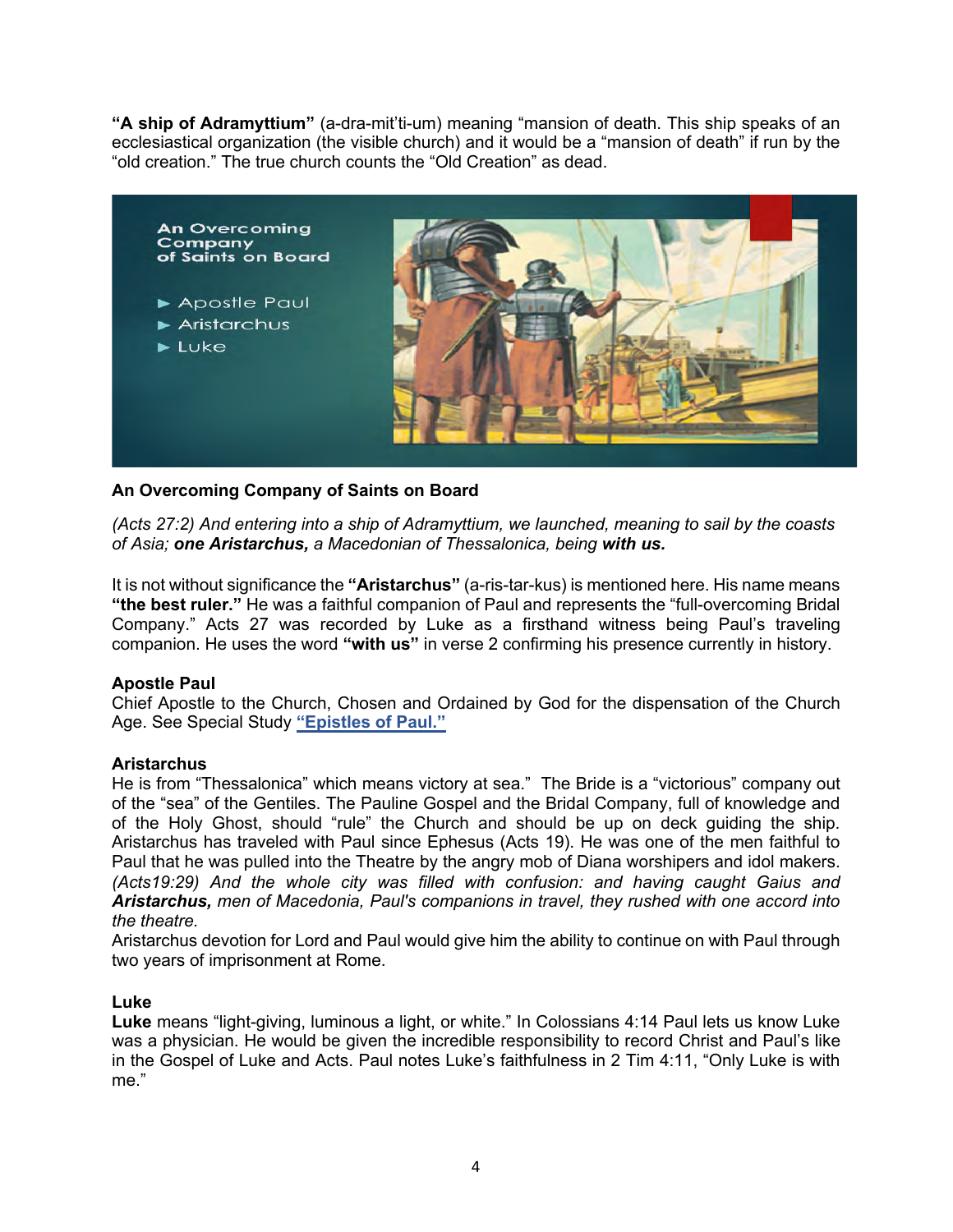Aristarchus and Luke by their own free will chose to accompany Paul to Rome. Luke and Aristarchus were faithful followers will not only walk with Paul but also suffer with him and his doctrine. Ephesus was the starting point for Aristarchus and the place where all the doctrines for the Church was delivered.

# **The Church Began Its Journey Under the Control of the Holy Spirit**

## *(Acts 27:3) And the next day we touched at Sidon. And Julius courteously entreated Paul, and gave him liberty to go unto his friends to refresh himself.*

First, we find that the Church investigates their purpose for existence. They visit a fishery. Sidon (si'dom) means a "fishery." Jesus said to his disciples: *"And he saith unto them, Follow me, and I will make you fishers of men. And they straightway left their nets, and followed him."* 

The Church began under the control of the Holy Spirit. "Julius": the centurion, meaning "soft hair or feathers" implying a comforter. "And Julius courteously entreated Paul, and gave him liberty." The Holy Spirit gives comfort and liberty.



## **Contrary Winds**

*(Acts 27:4) And when we had launched from thence, we sailed under Cyprus, because the winds were contrary.*

They sailed the calmest route around Cyprus to the north which was the downwind side of the island. Cyprus is mentioned in scripture eight times and only in the Book of Acts. This verse is the last time it is referenced.

Immediately, the winds are contrary to the ship, or the Church. **"Winds"** that are contrary speak of Satanic forces and Winds of False Doctrines". They are "spiritual wickedness in the heavenlies"  $-$  Eph 6:12

*Eph 4:14 "That we henceforth be no more children, tossed to and fro, and carried about with every wind of doctrine, by the sleight of men, and cunning craftiness, whereby they lie in wait to deceive;"* "the winds were **contrary**"

**Contrary:** (G)1727. enantios (over) against, contrary. See Special Study **["Three Evil Doctrines."](https://graceassemblysandiego.info/wp-content/uploads/ThreeEvilDoctrines.pdf)**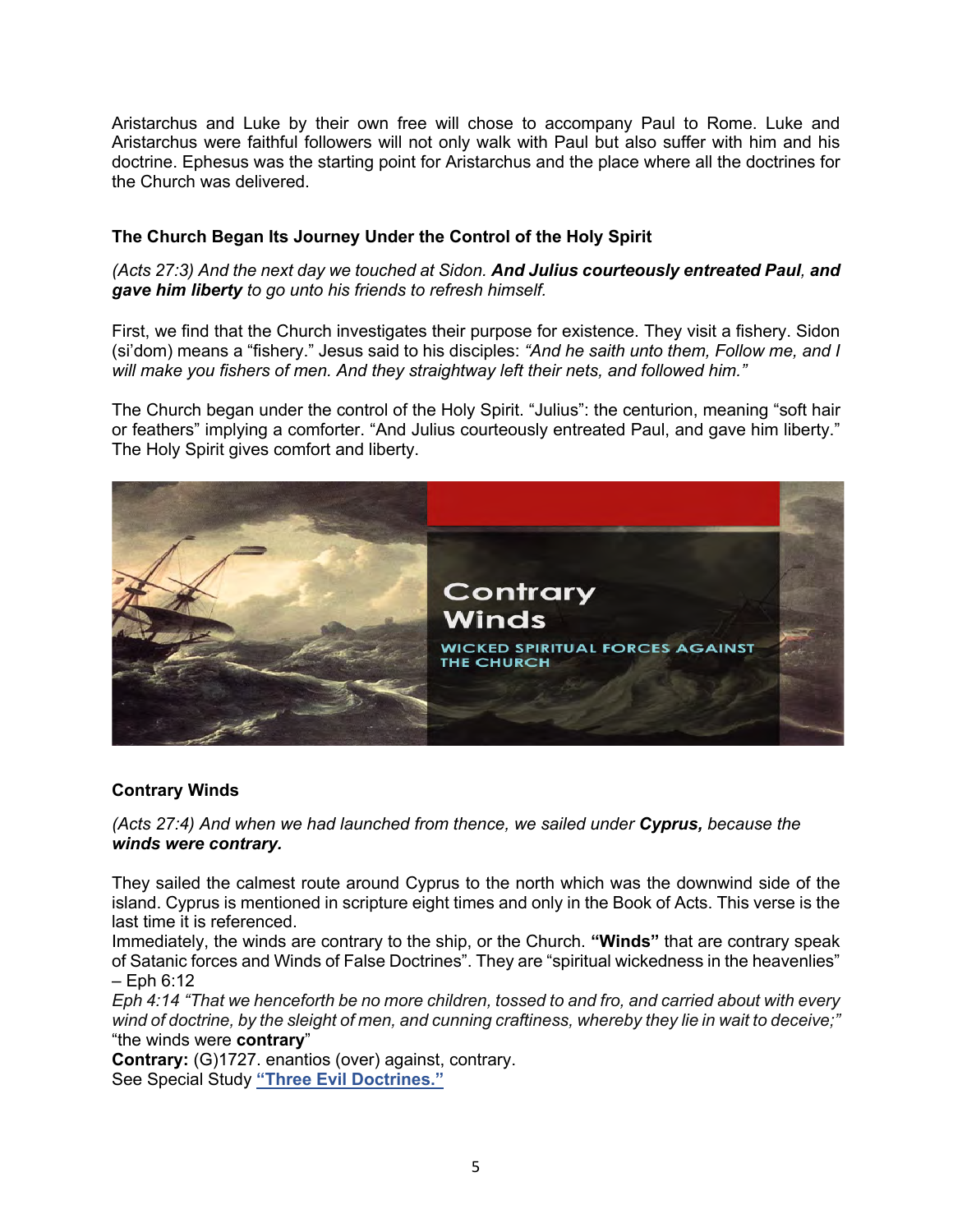### "we sailed **under Cyprus**"

**Under:** (G)5284. hupopleo to sail under the lee of: --sail under. (Means to sail on the side that protects from the winds.)

Nelson's Quick Reference: "The name Cyprus does not appear in the Old Testament, many scholars believe Elishah and Kittim refer to Cyprus."

Elishah: means "God is salvation. The church 's eternal life is in God thru the Lord Jesus Christ. Kittim: Means "knotty"— "to tie or unite closely or intricately; "to tie the knot," get married.

The church is to be married to none other than the Lord Jesus Christ. The church is to have one head, the Lord Jesus Christ, no man, no church organization should usurp that place.

## **The Church and His Stewardship**

*Acts 27:5) And when we had sailed over the sea of Cilicia and Pamphylia, we came to Myra, a city of Lycia.*

**Cilicia** (si-lish'i-a) Nelson's Quick Reference: "A district of southeast Asia Minor. Paul was born in Tarsus, the principal city of this district – Acts 21:39.

Pamphylia (pam-fil'i-a) Nelson's Quick Reference: "a nation made up of every tribe."

The Church started with Paul as its Chief Apostle and recognized his calling to every nation and tribe of the Gentiles. Pamphylia emphasize the diverse cross section of full overcoming believers who will be in that Bridal company.

**Pamphylia** is mentioned five times in Scripture. In ACTS 2:10 there were those of Pamphylia in Jerusalem on the day of Pentecost, who heard the disciples speak in their native tongue under the inspiration of the Holy Ghost. Paul had passed through Pamphylia twice on his missionary journey with Barnabas. John Mark departed from Paul and Barnabas at Pamphylia. As Paul and Barnabas traveled inland through Pamphylia the journey got rough, and this is where Paul faced some of the eight-fold perils found listed in 2 CORINTHIANS 11:26. Perga is a city of Pamphylia where Paul preached in ACTS 14:25.



## **Weeping Time for the Church - A Change in Ship**

*(Acts 27:5) And when we had sailed over the sea of Cilicia and Pamphylia, we came to Myra, a city of Lycia. (Acts 27:6) And there the centurion found a ship of Alexandria sailing into Italy; and he put us therein. (Acts 27:7) And when we had sailed slowly many days, and scarce were come over against Cnidus, the wind not suffering us, we sailed under Crete, over against Salmone;*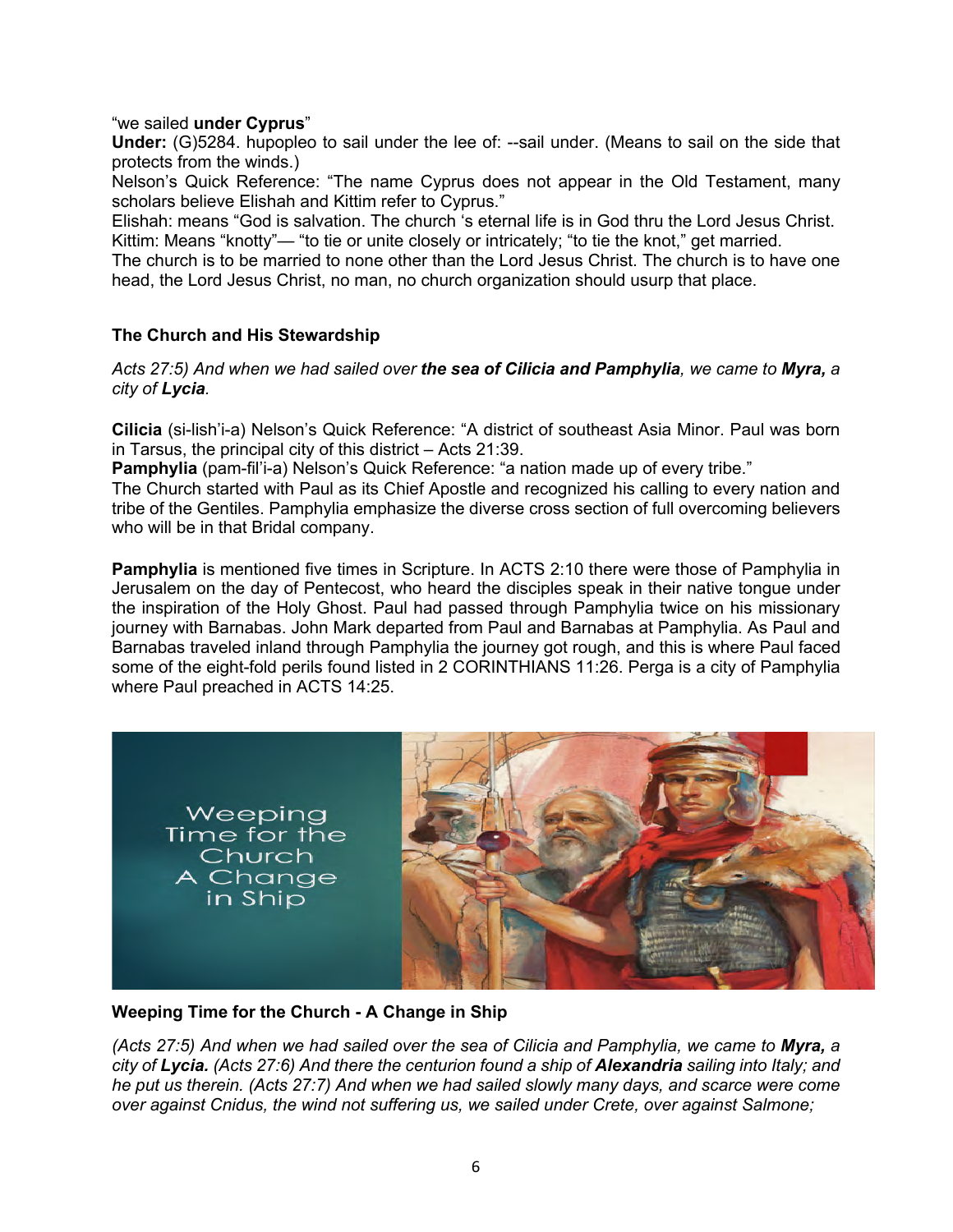We see that the centurion, who represents control of the church, takes on a change- (in type). The advice taken now is "intellectualism" and not by "Holy Ghost Revelation." The centurion that started out meaning "comforter" or under the guidance of the Holy Spirit now listens to the "master and the owner of the ship" more than Paul. He begins to depend on intellectualism and man's wisdom from Alexandria. Pentecost was now considered only for the "early church." It's like starting off "Pentecostal" and becoming "Non-Pentecostal." It's like speaking in tongues signified the infilling of the Holy Spirit, but it is not necessary now. Intellectualism now rules the ecclesiastical organization. They won't listen to Paul's message anymore. When this happens, it's weeping time.

**Myra** means to "to weep." Myra has several meanings: "myrrh: myrtle juice," "I flow; pour out; weep." Myrrh, you may recall in scripture, is associated with sorrow and suffering. The Smyrna Church in Rev chapter 2 also derived its name from myrrh, and the overcomers of the church of Smyrna figures all the full overcomers of this church age, and martyrs who gave their lives for the testimony of Christ. Myrrh is mentioned in connection with the purifications of women portrays a picture of the Bride of Christ. Myrrh was one of three gifts brought to the young child Jesus in Matt 2:11 pointing to His great humiliation and suffering of Cross.

**Lycia** means "wolfish." Wolves moved into the Church. Wolves in sheep's clothing. Paul warned of this.

*(Acts 20:29) "For I know this, that after my departing shall grievous wolves enter in among you, not sparing the flock."*

Intellectualism now leads to a different ship. Guess where it's from: **Alexandria.** 

**Alexandria** means "defender of men" and its homeport is in Egypt. The church systems have left off from being a "defender of God." It becomes full of programs pleasing men. Meeting men's natural desires not spiritual. There are about six hundred references to Egypt in scripture. Egypt typically speaks of the world and bondage of sin.

**What came out of Alexandria?** It was a hotbed of Gnosticism. Gnosticism claimed to possess a higher knowledge than is contained in the Word of God. They adamantly sought to discredit the deity of Christ. They claimed He was a created human being, a superman and not God. Adulterated manuscripts were created to serve their purposes. The new Bible versions are governed by Greek manuscripts were created to serve their purposes. The new Bible versions are governed by Greek Manuscripts that came from Egypt. Virtually all modern Bibles published since the last 1800s are translated from Alexandrian texts (NIV, NASB, NRSV, The Living Bible, etc.). See Special Study **["Which Translation is God's Word."](https://graceassemblysandiego.info/wp-content/uploads/WhichTranslationisGodsWordArticle.pdf)**

An early Egyptian Gnostic was Origen, (185-254 AD). He was from the Alexandrian School of Theology. Very intellectual and specialized in textual criticism. He was one of the leading proponents of Allegorism. The belief that the Bible should not be interpreted literally but only symbolically, the hidden meaning behind the literal context. Allegorism has given rise to amillennialism and postmillennialism, and the doctrine of replacement theology (Covenant theology, that is the Church replacing Israel. Reformed, Roman Catholic, Lutheran, etc.). The ship Alexandria is strong and afloat today. But, a shipwreck is now imminent.

Myra had a sea port called port Andriace, which did a large grain business, and we will see in verse 6 that Julius found a rather large sea going ship from Egypt that was heading to Rome, which his soldiers and prisoners were put on.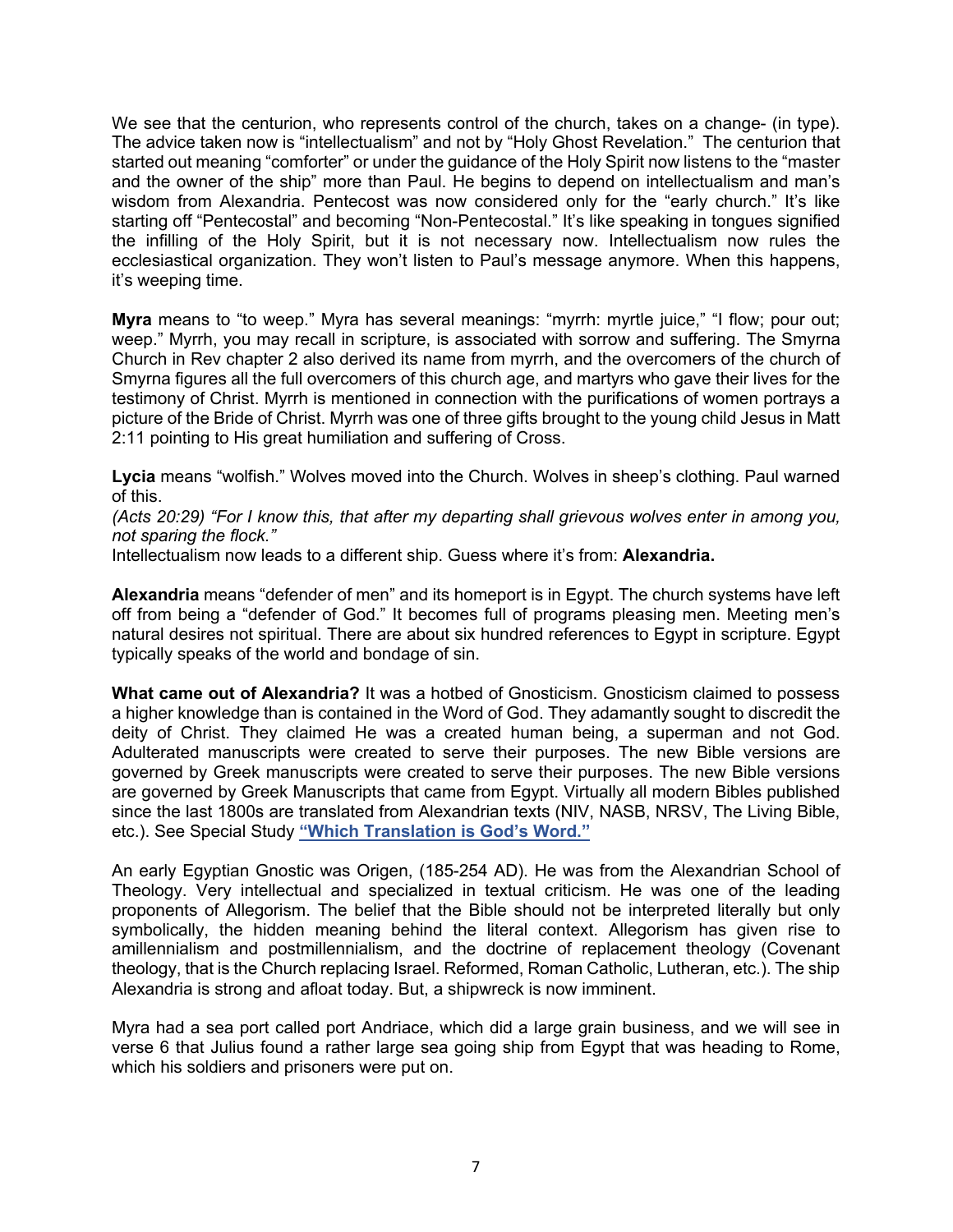

### **The Church Enters the Final Season of the Church Age**

*(Acts 27:7) And when we had sailed slowly many days, and scarce were come over against Cnidus, the wind not suffering us, we sailed under Crete, over against Salmone;*

**"Many days"** – speaks of the greater portion of the Church Age up to the last season. **Cnidus** means "age." The beginning of the end of the Church Age, the last "season."

The third message to the Church came from the Holy Spirit at the beginning of the 1900's marking the end of the age. There was an outpouring of the Holy Spirit that spawned the Pentecostal movement. God's people began to speak in tongues and experience the gifts of the Holy Spirit. It is called the Azusa Street Revival. It spread from there around the world. Thousands of missionaries were called to carry this message of the gospel to far off places around the world. The message the Holy Spirit kept giving in meeting after meeting was: "Jesus is coming soon! The harvest is ripe! Go into all the world and preach this message." This began over 100 years ago, and the message is beginning to fall on deaf ears. The Church is becoming apostate and losing its calling. It is what the Lord said it would be like at his coming "would He find faith." It is now time for a new and final message to be brought forth by the Holy Spirit.

The final message that is now ready to break on the scene is "Behold He Cometh!" The word "cometh" in the Greek is "erchomai" meaning "He is coming." It is in the present tense and at the same time in the imperfect tense. That means His coming is "happening now but not yet complete," or simply, He is now on His way. To understand this message, it will be necessary to understand the "times and seasons." Such questions such as "Has the fig tree put forth her leaves?" Is the "times of the Gentiles" fulfilled? "Is the Day of the Lord breaking? We are now in the third Redemptive Day according to Hosea 6:2. We are also in the  $7<sup>th</sup>$  Millennial Day. Do all these questions cause us to awaken to His actual Return? According to Jude 14, Enoch, the seventh from Adam, speaking of the  $7<sup>th</sup>$  Millennial Day, prophesied "Behold, the Lord cometh with ten thousands of his saints, To execute judgment upon all, and to convince all that are ungodly among them of all their ungodly deeds which they have ungodly committed, and of all their hard *speeches* which ungodly sinners have spoken against him." The Apostle John, banished to the Isle of Patmos for the testimony of Jesus, had visions and was caught in his spirit up to the Day of the Lord, this  $7<sup>th</sup>$  Millennial Day since the creation and saw the Lord in the process of His coming. See Special Study **["Progressive Coming of the Lord"](https://graceassemblysandiego.info/wp-content/uploads/ProgressiveComingoftheLordopt.pdf)** and **["John Caught Up to the](https://graceassemblysandiego.info/wp-content/uploads/JohnCaughtUptotheDayoftheLordopt.pdf)** [Day of the Lord."](https://graceassemblysandiego.info/wp-content/uploads/JohnCaughtUptotheDayoftheLordopt.pdf) It is the time that we now live in! In Rev 17-10, Jesus spoke of the faithful and wise servant. "Who then is a faithful and wise servant, whom his lord hath made ruler over his household, to give them meat in due season? Blessed *is* that servant, whom his lord when he cometh shall find so doing" (Matt 24:45, 46).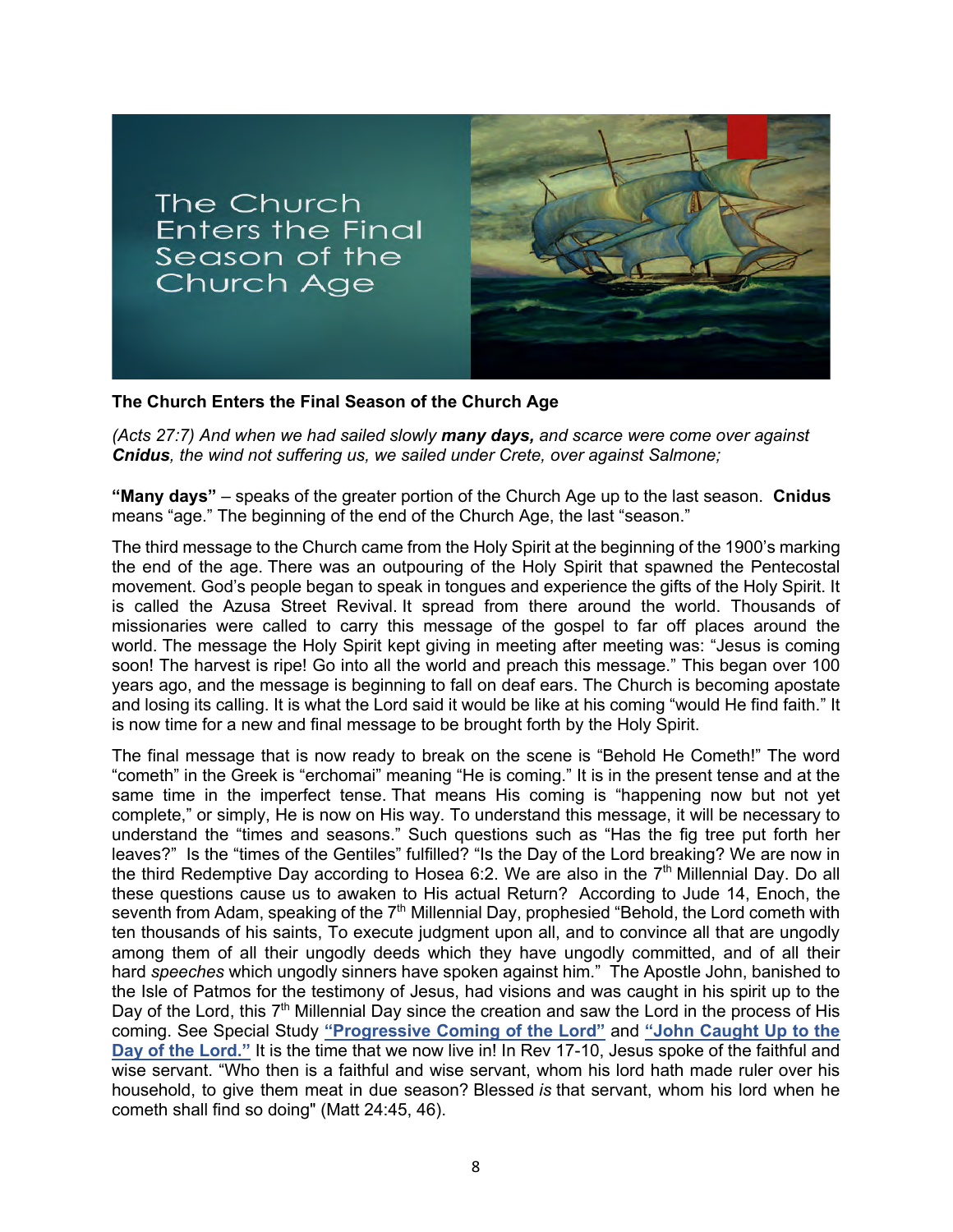**Cnidus** means "nettle" or twisting together, from whence the word "net" comes from, because weeds of the nettle family of plants with stinging hairs on them were used to make nets.

The **"wind not suffering us"** was a north wind that came down from the mountains of Greece and Thrace. Thessalonica was located there. Paul wrote I &II Thessalonians which were letters to the Thessalonica Church. The letters spoke of the coming of the Lord to the Rev 4 Bridal Company in I Thess and the Rev 7 Blood Washed Multitude in 2 Thess. See Special Study **["Order](https://graceassemblysandiego.info/wp-content/uploads/OrderofResurrectionopt.pdf) [of the Resurrection."](https://graceassemblysandiego.info/wp-content/uploads/OrderofResurrectionopt.pdf)**

The wind speaks of the "latter rain" move of the Holy Spirit during the last season of the Church age. The Church did not want to sail under these conditions. So, they sailed in the lee of Crete for isolation from the Holy Ghost. See Special Study **["Rainfall Holy Spirit."](https://graceassemblysandiego.info/wp-content/uploads/RainfallHolySpiritopt.pdf)**

### **The Church Enters into Apostasy**

*(Acts 27:7) And when we had sailed slowly many days, and scarce were come over against Cnidus, the wind not suffering us, we sailed under Crete, over against Salmone; (Acts 27:8) And, hardly passing it, came unto a place which is called The fair havens; <i>nigh whereunto was the city of Lasea.*

Paul's first missionary trip with Barnabas through Crete is where the Holy Spirit first references the Apostle by Paul and not Saul. **Crete** was the place of "the liars, evil beast, and slow bellies (literally, idle gluttons)." A place of false doctrines. Crete means "fleshly," or "carnal." The Apostle Paul in his letter to Titus wrote this concerning the Cretians in Titus 1:12 *"One of themselves, even a prophet of their own, said, The Cretians are aiway liars, evil beasts, slow bellies. In the Old Testament we find Crete called Caphtor where dwelt Philistines."* AMOS in part states: ...Have not I brought up Israel out of the land of Egypt? and the Philistines from Caphtot and the Syrians from Kir?

**Salmone** (sal-mo'ne) means "peaceful." Located in Crete, that has to be a false peace. False doctrine produces a false peace. "Peace and Prosperity message." Not all the church as accepted this compromised message. **Salmone,** found only this one time in scripture, which also means "from the surge," meaning from the surge on the shore from the crashing waves. A place of surging waves points opposite to faith. James 1:6 *"But let him ask in faith, nothing wavering. For he that wavereth is like a wave of the sea driven with the wind and tossed."* Paul, who portrays faith in this Acts 27 storm wasn't allowed to anchor here.

#### **The Church Would Avoid Shipwreck if They Would Listen to Paul**

The **fair havens** means "Good Harbors." The Church would have found safety from the coming storm if they would have listened to Paul. **Lasea** means "wise." Paul's gospel makes one "wise" in spiritual matters. Paul discerned the course of the Church age and its final state.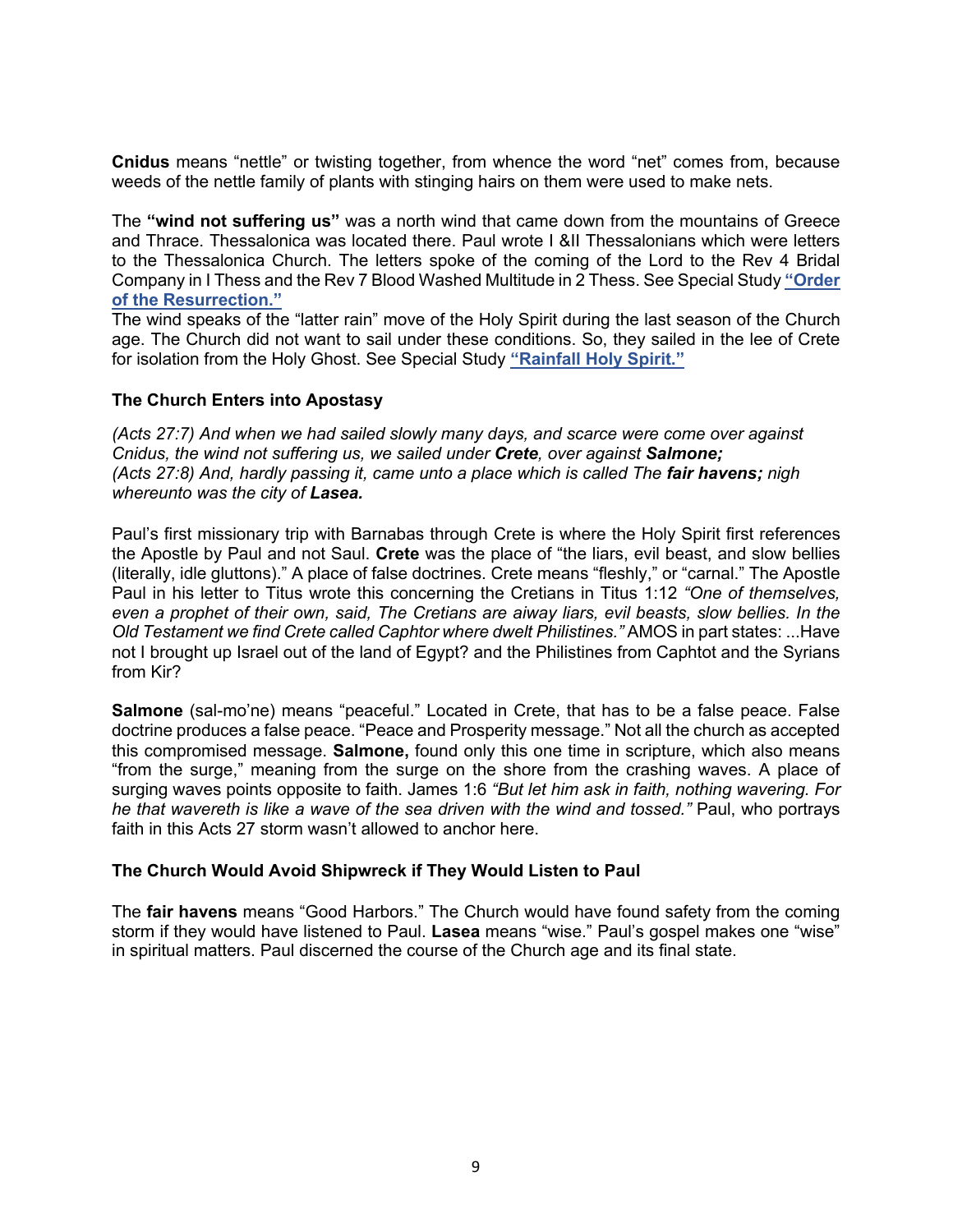

### **Prophetic Understanding Restored to the Church**

*(Acts 27:9) Now when much time was spent, and when sailing was now dangerous, because the fast was now already past, Paul admonished them*,

First, we see that **much time was spent** in going nowhere. The winds were contrary and didn't allow progress. They sailed slowly, then went the wrong direction to find more favorable winds and had finally came to anchor in "The fair havens," a place of safety, but not a place with an easy access to land.

This word "**dangerous"** is only found this one time in scripture, and here means prone to fall upon seas that would be nigh impossible to navigate, because of winds, clouds, and winter like weather. Because the **fast was now already past** or fast of atonement, which occurs in the late September, early October. Navigation of the Mediterranean was esteemed to be particularly dangerous from storms that always seem to occur this time of year.

*(Acts 27:10) And said unto them, Sirs, I perceive that this voyage will be with hurt and much damage, not only of the lading and ship, but also of our lives.*

The Apostle Paul's obvious concern here was for the lives on board this ship, and more importantly he was concerned for their salvation. God appointed the Apostle Paul to be the housekeeper and master builder of the Church throughout this age. His doctrine and practice should have been allowed to pilot the saints over the sea during the past 2000 years. The Church today has disregarded the Pauline Revelation and have enter a storm that will cause much damage and hurt to Christendom.

*(Acts 27:11) Nevertheless the centurion believed the master and the owner of the ship, more than those things which were spoken by Paul.*

The prophetic word is now opening to the Church, but the leadership is rejecting the message. Paul warns the Church what is going to happen, but the ship is not being guided by Paul. Intellectualism rules the day. The two errors made by leadership in the Church today is not seeking the Lord in their decision-making process, and not heeding the wisdom of God's man, the Apostle Paul, who did seek the Lord's guidance The Church ship has been guided by a leadership that has rejected the Holy Ghost.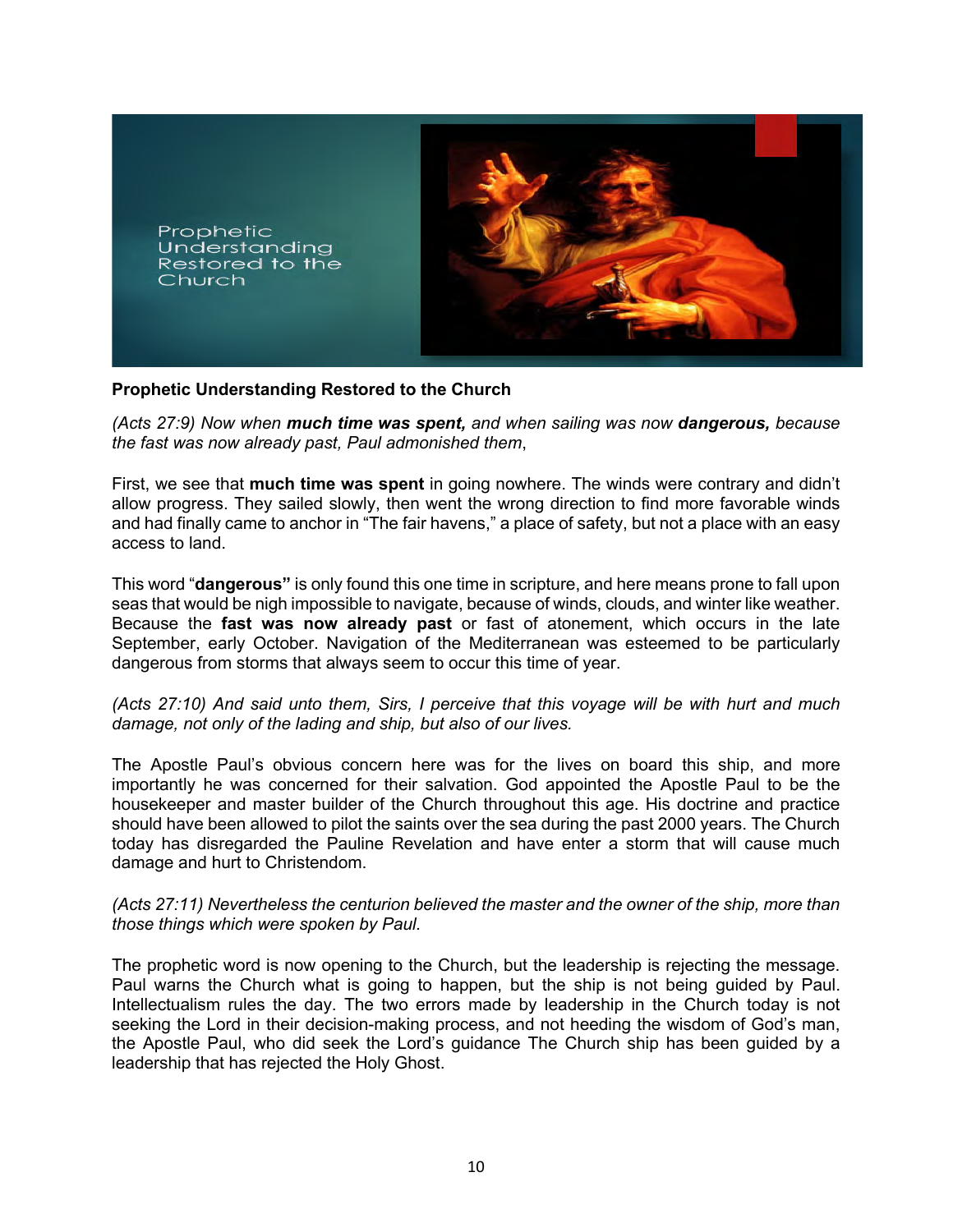*(Acts 27:12) And because the haven was not commodious to winter in, the more part advised to depart thence also, if by any means they might attain to Phenice, and there to winter; which is an haven of Crete, and lieth toward the south west and north west.*

Again we find no mention of the Lord in the decision to go 40 more miles to **Phenice**. Nor did they follow the plan laid out by the Apostle Paul. The Church did not consider **"fair havens"** as a good harbor because it was not "commodious (convenient)" to gain access to the island and the conveniences there (their false doctrines) since the southern side of the mountains was very steep. When the people rule (majority) usually it means the Truth and the Holy Spirit take a back seat. The Church moves to **Pheince** and the spiritual warfare stops and we all eat "dates." Or simply, the carnal (flesh) rules. (Pheince means "palm tree." The Church wants to sail south in the prosperity message and visible church. The true church goes north toward the open door to escape in translation.

*(Acts 27:13) And when the south wind blew softly, supposing that they had obtained their purpose, loosing thence, they sailed close by Crete.*

South winds are blowing on the Church today. There is little persecution. **"South winds"** imply easy sailing. Set back and relax. Enjoy. No conflict. No battles.

## **The Church Heads into a Great Storm Caused by Spiritual Forces**

### *(Acts 27:14) But not long after there arose against it a tempestuous wind, called Euroclydon.*

Now when God's people are at ease, suddenly there is a spiritual storm. Just when they think they "are sailing along, doing their works" then boom! It hits them square. Nowhere else in scripture is this word **"Euroclydon"** found. "Euroclydon" come from two Greek words, "euros" meaning wind, and "kludon" meaning a wave. This kind of wind is common in the Mediterranean Sea in the spring, and in the fall, and has been recorded at speeds up to fifty miles per hour. The "Euroclydon" is often gusty, and shifty, it has been known to shred sails on ships.

Christendom down thru the Church Age have done it their way. Now when we get to the end of the Age, God must Judge it and separate the wheat from the chaff. For the Church it is called the Krima Judgment. See Special Study **["Spirit Storm."](https://graceassemblysandiego.info/wp-content/uploads/SpiritStorm.pdf)** When God's agenda or Day (777) comes on the scene and the Devil tries to keep his foothold (666) at the same time we get a Nor easter. It is a storm that is made up of winds from the North and from the East. The East Winds is symbolic of satanic destruction. The North Wind is symbolic of the intervention by God.

*(Jer 18:17) "I will scatter them as with an east wind before the enemy; I will show them the back, and not the face, in the day of their calamity."*

*(Gen 41:27) And the seven then and ill favoured kine that came up after the are seven years; and the seven empty ears blasted with the east wind shall be seven years of famine.*

*(Psa 48:7) Thou breakest the ships of Tarshish with an east wind.*

*(Job 37:22) Fair weather cometh out the north, with God is terrible majesty.*

*(Ezek 1:4) And I looked, and, behold, a whirlwind came out of the north, a great cloud, and a fire* infolding itself, and a brightness was about it, and out of the midst thereof as the colour of amber, *out of the midst of the fire.*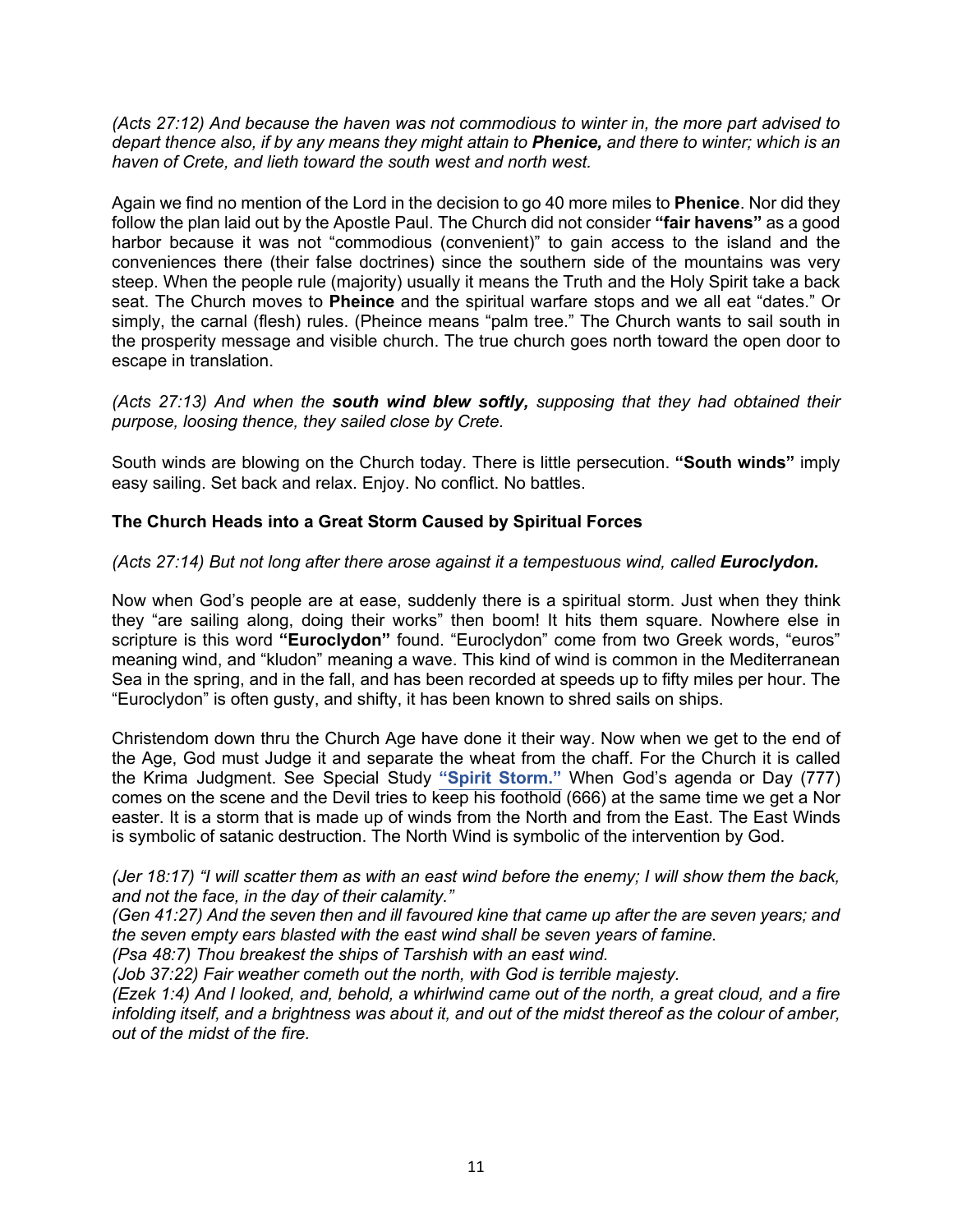The Church is heading for a "Euroaquilo." Heavenly forces are going to blow upon the Church. There will be a great move of the Holy Spirit and at the same time Satanic forces will be bringing in Ecumenism and persecution.

## (*Acts 27:15) And when the ship was caught, and could not bear up into the wind, we let her drive.*

What conflict. They don't know what to do. Confusion reigns. They could no longer stir the ship The effort the sailors were now putting forth trying to point the ship toward land as the strong winds carried it further, and further away from shore was failing. They hadn't yet got to the point found in verse 20 when all hope was lost.

The word **"caught"** means "to seize by force and carry away, or to catch or lay hold of (one so that he is no longer his own master)." The Lord was beginning to show all on board this ship that He was the Master of the winds and in charge of their lives. The word **"drive"** means "carried with the force, and speed of the wind, unable to overcome it's power." (Not by might, nor by power, but by my Spirit saith the Lord.)



## **End Time Church Does Not Hold Sound Doctrine**

### *(Acts 27:16) And running under a certain island which is called Clauda, we had much work to come by the boat:*

Claudia means "lame." The Church became "lame" at the turn of this century because as a whole they had rejected the working power of the Holy Spirit. The **"boat"** here is the lifeboat that is pulled behind the ship. The lifeboat was probably making it difficult to steer the ship. This speaks of "eternal life" by grace alone. Man wants to add works. They most likely had not secured the lifeboat as they left the fair havens was because it was a short forty-mile sail in smooth seas. We now know the lifeboat was never secured. They wanted to avoid it banging along the side of the ship, doing damage to both vessels, so they needed to properly stow it on board deck. The statement **"we had much work to come by the boat"** or by reclaiming the lifeboat, the crew was giving in to the fact that they weren't going to shore any time soon.

*(Acts 27:17) Which when they had taken up, they used helps, undergirding the ship; and, fearing lest they should fall into the quick sands, strake sail, and so were driven.*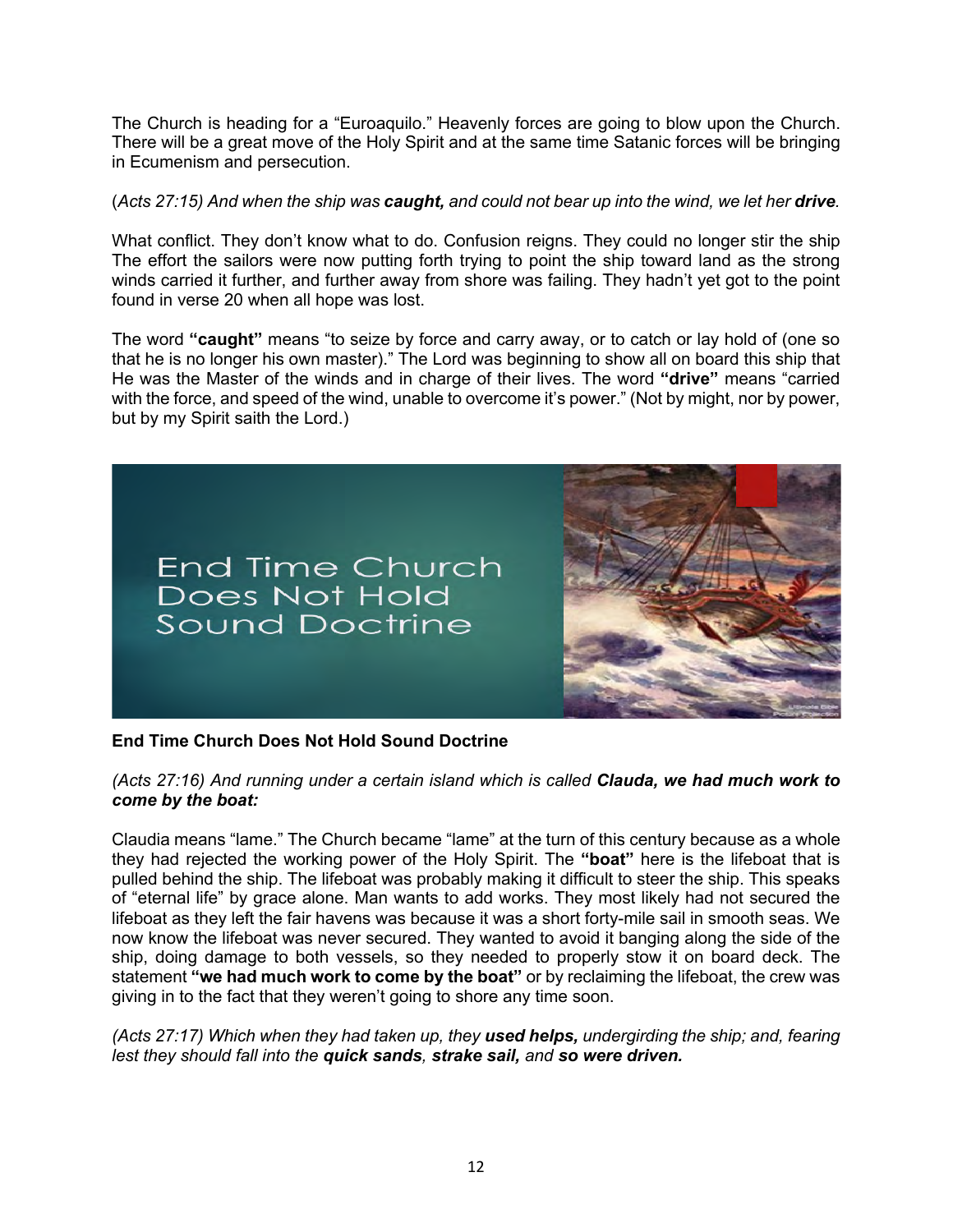The **"helps"** are the "works that the church as a whole says we need so as to secure our own "eternal life." These are the doctrines of men. These winds are going to drive the ecclesiastical church ship. The wind of the Holy Spirit and Satanic winds blow at the same time. Confusion reigns.

History records that the ancient sailors feared The Syrtis, or "**quick sands**," on the African coast to the southwest of Crete. **"Strake sail"** means to take in the main sail, or cut it away, and set a much smaller sail with the intent of turning the ship into the wind as much as possible. Probably the ship would lie to one side or the other, preferably into the wind. Such action would have made it much easier to get the lifeboat on board. This is all the control of the ship they were now going to get, "and **so were driven."** There is a subtle difference we note here in Luke's tone, for in verse 15 he writes "we let her drive." Here in verse 17 Luke states "and so were driven." In each succeeding verse we see more and more hopelessness expressed by the crew in their actions on board this ship

### *(Acts 27:18) And we being exceedingly tossed with a tempest, the next day they lightened the ship;*

Most likely they were leaning considerably to the right. So, their cargo shifts to the right side of the ship causing it to lean even more to the right. **"Exceedingly tossed"** indicates that the church is very soon heading into great turmoil, a conflict between the power of the Holy Spirit and formalism. Once the Holy Spirit is rejected, then something is going to get kicked out of the "ecclesiastical ship."

**"They lightened the ship"** in one day by casting their cargo into the sea. This was the same thing done in Jonah 1:5 when they were trying to save the ship before deciding to through Jonah overboard.

## *(Acts 27:19) And the third day we cast out with our own hands the tackling of the ship.*

Tackling is the ropes and pulleys that are used to control the sails and steer the ship. (John 16:13) "when he, the Spirit of truth, is come, he will guide you into all truth. The Truth that should guide the ship is thrown overboard.

### *(Acts 27:20) And when neither sun nor stars in many days appeared, and no small tempest lay on us, all hope that we should be saved was then taken away.*

The phrase **"many days"** is mentioned for the second time in this chapter. The word **"all hope"**  means "favorable and confident expectation." We find that all favorable and confident expectation that they should be arriving safe at a destination was then taken away. In Acts 27:25 Paul will say "I believe God, that it shall be even as it was told me." Paul believed God that he was going to Rome, even though all around him had lost "hope" of ever achieving a land destination. Paul had a "hope" far above, and beyond what man could see. The light of the **"sun, moon, and stars"** is the message of the Heavenly Calling, the Gospel of Glory, which has not been heard in the Church "for a very long time. Persecutors will fight against the message and attempt to shut it off.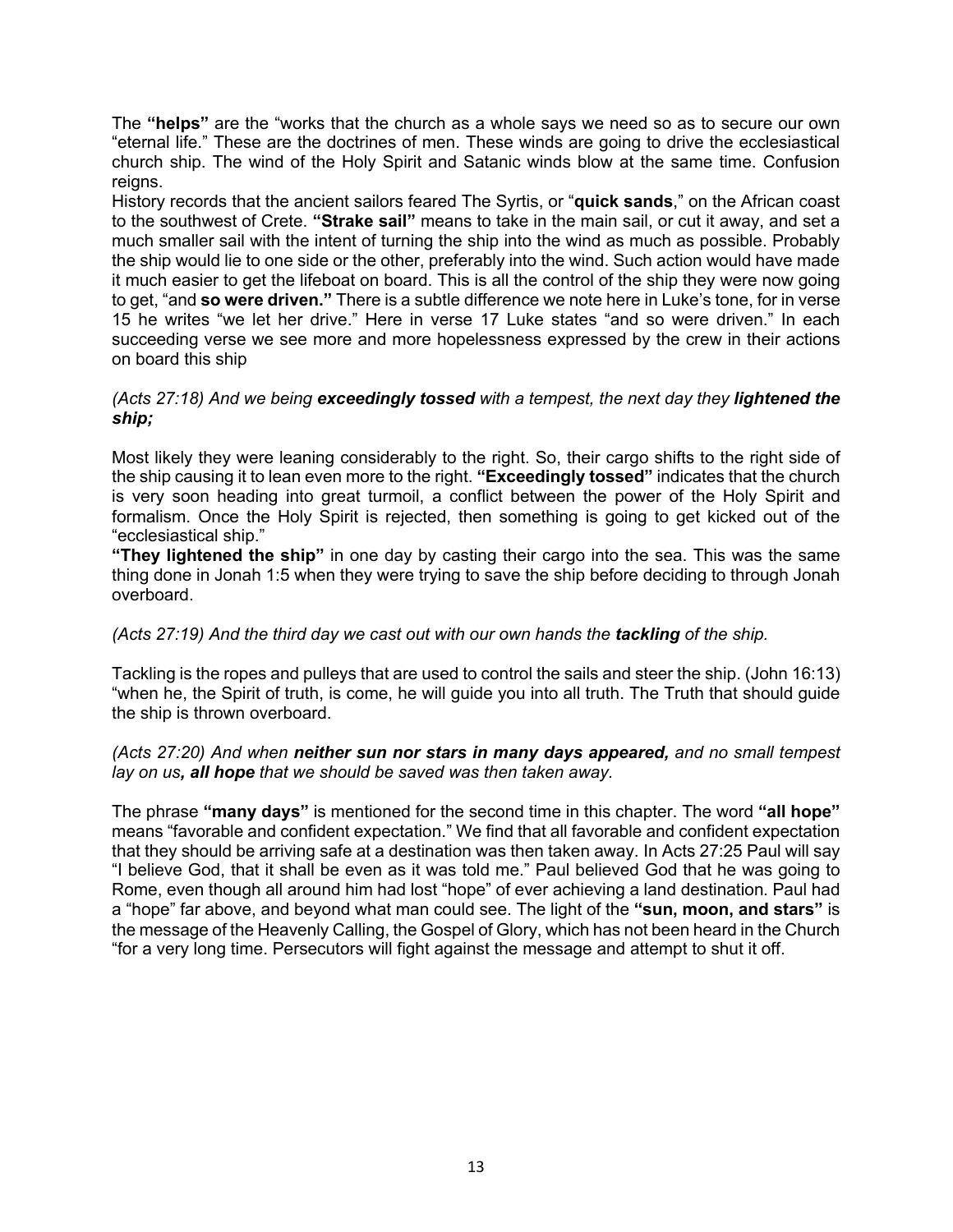

### **Paul Comes Up on Deck**

(Acts 27:21) But **after long abstinence Paul stood forth in the midst of them**, and said, Sirs, ye should have **hearkened unto me,** and not have loosed from Crete, and to have gained this **harm and loss.**

Paul's message of Grace will triumph and come forth as the ship is heading for shipwreck. Grace, the Heavenly Calling, and Times and Seasons will be heavily anointed during the coming months. Eternal life and the Prophetic Word shall have its place. If the Church would have preached Paul's Gospel this great end time disaster would not have happened.

**"Hearkened unto me"** Paul was reminding the church that it really was necessary for them have listened unto his counsel, and to have not set sail from Crete, because he was speaking words from a higher authority than himself. The Apostle Paul is the Apostle for the Church. The word **"hearkened"** means "to obey one in authority."

Paul was also indicating to them that he felt the hurt of this "**harm and loss"** that they all were now facing. So, Paul here was in a very passionate, and loving way expressing to all on board this ship that it now would be to their advantage to listen, to hearken unto him again. And that is why we find Paul standing in the midst of them, so they could all hear his words from the Lord of hope, and deliverance. It is time for the Church to bring Paul and His gospel back on deck.

*(Acts 27:22) And now I exhort you to be of good cheer: for there shall be no loss of any man's life among you, but of the ship.*

This is a type of the security we have in Christ. Man's organization (that is the ship) will not finish the racecourse. But everyone in Christ will reach the heavenly goal. (See John 10:28 and Rom 8:38-39.)

Hopeless men were given words of hope, the 276 souls on board this ship pondered what Paul had just said. The storm was still the same, and nothing else had changed, but at long last Paul had got to speak unto this captive audience the words of the Lord. The Lord through the Holy Spirit is going to breath upon Paul's gospel and the heavenly calling one last time during the **["Seven Good Years."](https://graceassemblysandiego.info/wp-content/uploads/SevenGoodYearsandSevenEvilYears.pdf)**

For them to enter into Paul's **good cheer**, they would have to believe Paul first of all, and then to believe Paul's Lord and Savior Jesus Christ. John 16:33 "These things I have spoken unto you, that in me ye might have peace. In the world ye shall have tribulation: but be of good cheer; I have overcome the world. Paul didn't include loss of life, but loss of a corruptible ship.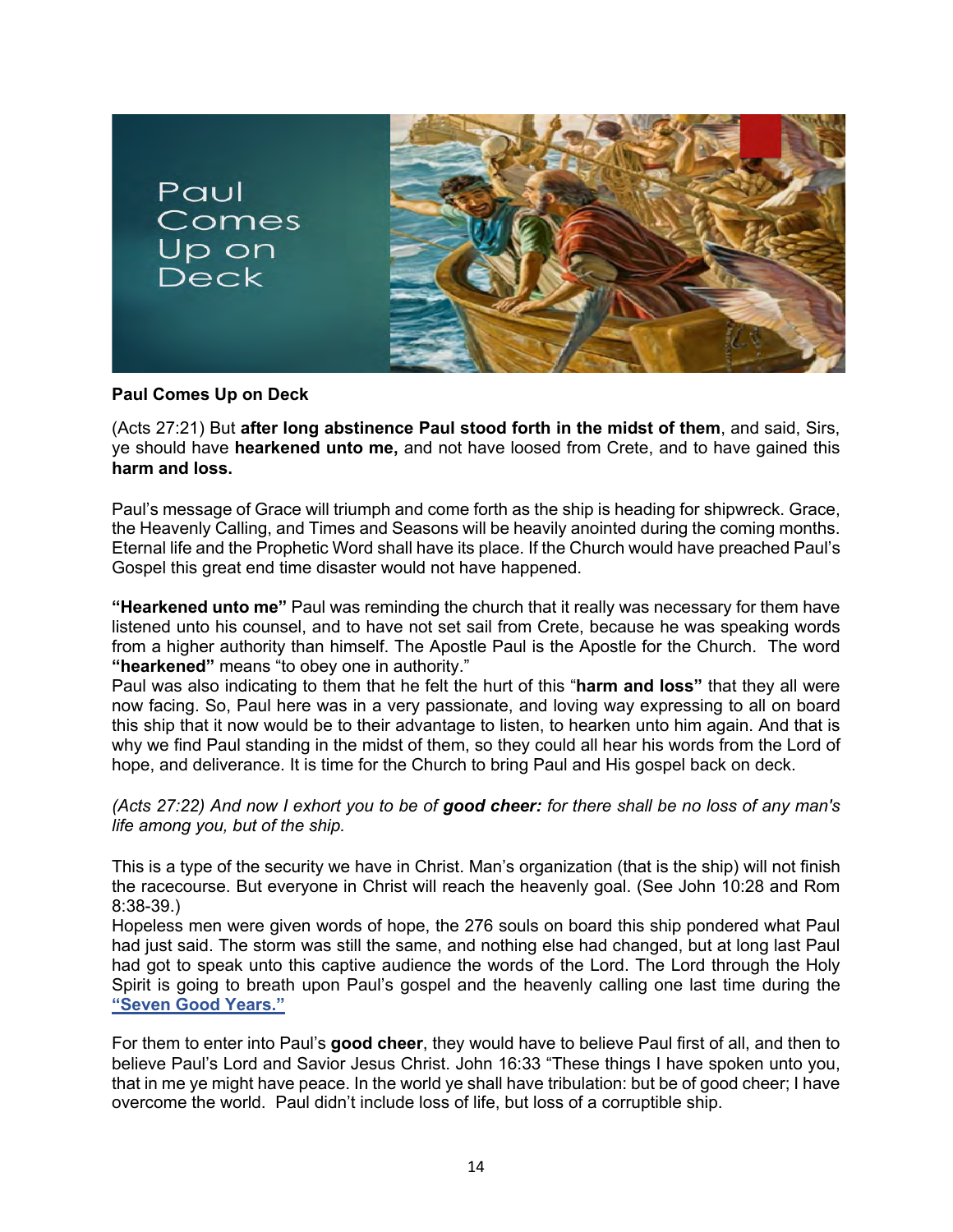*(Acts 27:23) For there stood by me this night the angel of God, whose I am, and whom I serve,*

This **angel of God** was the preincarnate Christ himself who had given Paul hope. 2 Tim 4:17 "Notwithstanding the Lord stood with me, and strengthened me; that by me the preaching might be fully known, and that all the Gentiles might hear: and I was delivered out of the mouth of the lion."

*(Acts 27:24) Saying, Fear not, Paul; thou must be brought before Caesar: and, lo, God hath given thee all them that sail with thee.* 

The Apostle Paul is promised to finish his course in Christ Jesus.

*(Acts 27:25) Wherefore, sirs, be of good cheer: for I believe God, that it shall be even as it was told me.*

**"For I believe God, that is shall be even as it was told me."** All full overcomers must come to this very same point in their own life for I believe God, that it shall be even as it was told me. The Word of God stands no matter our circumstances. God will prevail.

#### *(Acts 27:26) Howbeit we must be cast upon a certain island.*

**"A certain island"** is Melita (Malta) meaning "refuge." The heavenly shores for the true believers. Heaven is a "refuge" to the believer. The Church's calling is heavenly. See Special Study **["Order](https://graceassemblysandiego.info/wp-content/uploads/OrderofResurrectionopt.pdf)  [of the Resurrection."](https://graceassemblysandiego.info/wp-content/uploads/OrderofResurrectionopt.pdf)**



#### **The Church Approaches Ecumenical Shipwreck**

*(Acts 27:27) But when the fourteenth night was come, as we were driven up and down in Adria, about midnight the shipmen deemed that they drew near to some country;*

Could there be a time frame here for us? 14 years to Rev 17 & 18. **"About midnight"** could represent the middle of the Tribulation Period when the ship totally breaks up. **"Adria"** means "My help is God." It may also me "I need help!" or "my help."

*(Acts 27:28) And sounded, and found it twenty fathoms: and when they had gone a little further, they sounded again, and found it fifteen fathoms.*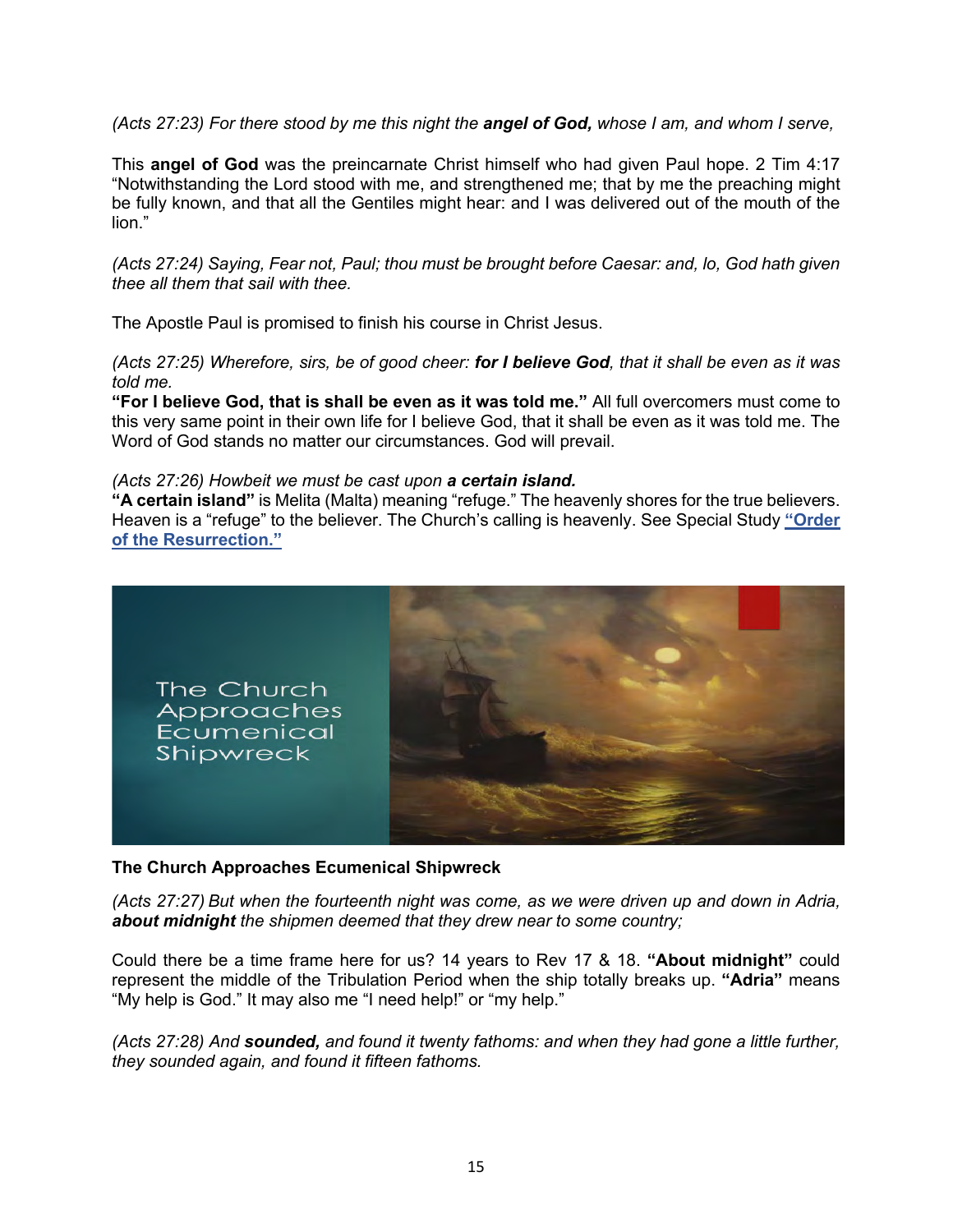**"Sounded"** indicates the checking of Times and Seasons. We can search to know the time of the end. It is now time to know express times. Let's "sound" the alarm.

*(Acts 27:29) Then fearing lest we should have fallen upon rocks, they cast four anchors out of the stern, and wished for the day.*

**"Four Anchors"** Four is the number of the world. The Church at this time will not turn to the Heavens. They will set up a New World Order that will produce Antichirst. They are hoping that "ecumenical unity" will prevent shipwreck.

*(Acts 27:30) And as the shipmen were about to flee out of the ship, when they had let down the boat into the sea, under colour as though they would have cast anchors out of the foreship,*

"Colour" means an outward showing, i.e., pretest: - cloke, colour, pretence, show. The Church Leadership, not caring for the flock and not holding to Paul's message, decide not to believe Paul and attempt to secure eternal life according to their false beliefs. Paul believed His Gospel fully. Remember in Verse 25: "for I believe God, that it shall be even as it was told me." Paul was fully persuaded that eternal life was by grace alone and he preached it to the Church.

*(Acts 27:31) Paul said to the centurion and to the soldiers, Except these abide in the ship, ye cannot be saved.*

Paul, the Steward of the Dispensation of Grace now speaks "Except these abide in the ship, ye cannot be saved." See Special Study **["Paul, the Chief Apostle to the Church."](https://graceassemblysandiego.info/wp-content/uploads/PaultheChiefApostletotheChurch.pdf)** Whether you believe it or not, Salvation is by Grace, and by Grace alone. Amen! Paul's Gospel is the TRUTH for salvation. There is no other way.

#### **The Church Receives the Final Message Under the "Geshem" Behold He Commeth"**

*(Acts 27:32) Then the soldiers cut off the ropes of the boat, and let her fall off.*

There absolutely is no other way to receive eternal life than by Paul's Gospel. Under Paul's direction **"the rope"** of false doctrines are **"cut off."** The soldiers did believe Paul and quickly cut the ropes from the lifeboat.

*(Acts 27:33) And while the day was coming on, Paul besought them all to take meat, saying, This day is the fourteenth day that ye have tarried and continued fasting, having taken nothing.*

The Day of the Lord is coming on. It is time for "meat in due season" – Matt 24:45-51. Paul's doctrine will once again arise and be a word of wisdom at a dark hour the church will be in confusion and not know what it will take to cross the Jordan.

**"The day was coming"** We do believe that the Day of the Lord is now breaking in the heavens, and, thereafter, it will soon break upon the earth. The Lord is the "Sun of Righteousness" (Malachi 4:2), or simply, He is the very "Light of that Day" (Light of God). So, His presence, wherever He may be or whatever He may be doing, as He is now in "His Erchomai, His Return" (Rev 1:7), defines the existence of His Day, the Day of the Lord. His Day is defined in Matt. 24:27, as we would witness the normal 24-hour day with the Sun rising in the East and setting in the West. This Day will begin with the Lord stepping down from the Right Hand of the Father where He has been seated, as our Great Intercessor, through the Church age ["Progressive Coming of the Lord."](https://graceassemblysandiego.info/wp-content/uploads/ProgressiveComingoftheLordopt.pdf)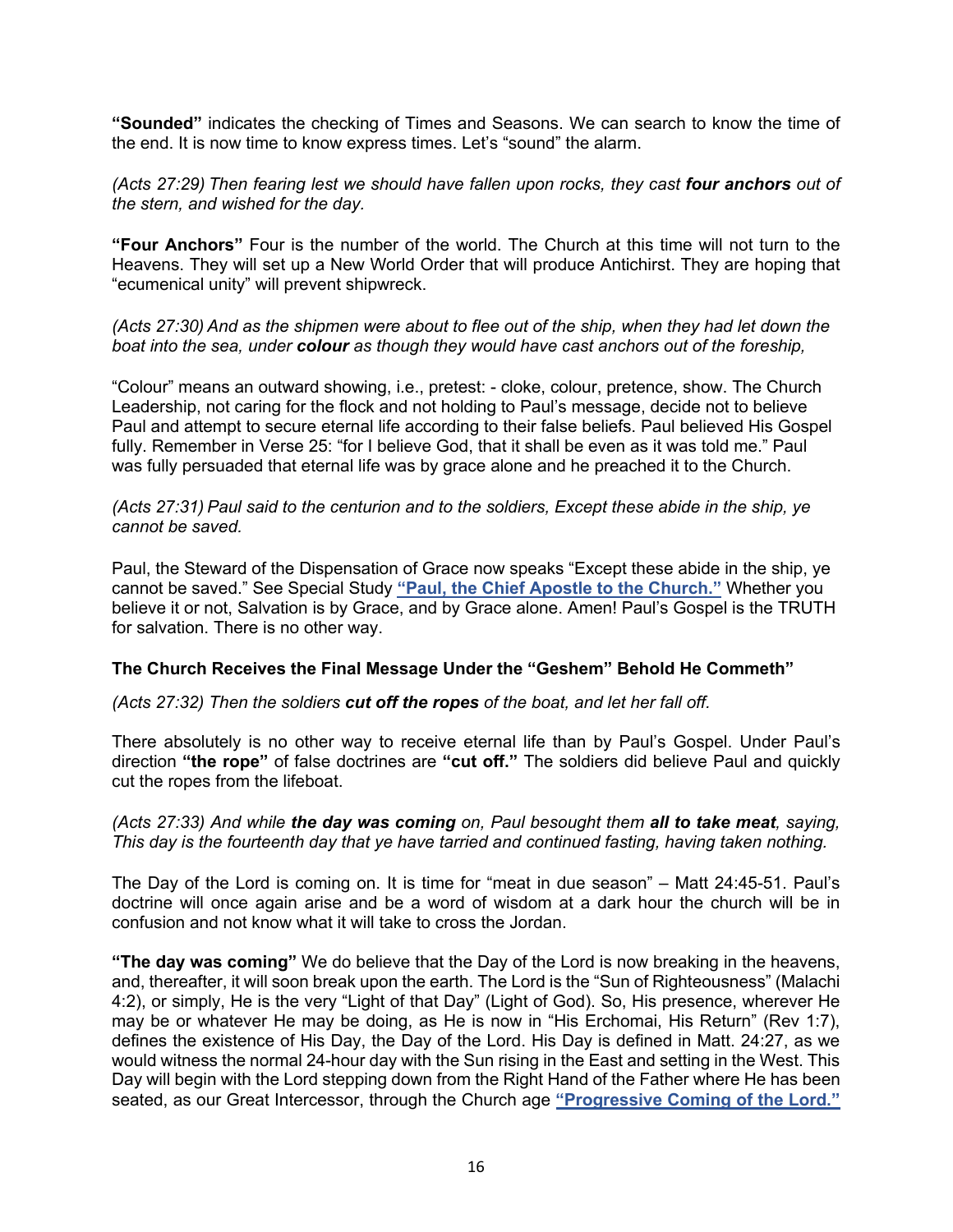He will enter the Sides (Recesses) of the North, spanning the third and second heavens, to begin the early process of cleansing the heavens of Satan and his hordes. Having gained a place for His feet in the "midst" of the Churches, the Lord (as the Rev 1 Judge of the Church) will enter into "His Parousia." He will first receive full overcomers who have fallen asleep in Christ, as they have been judged throughout the Church age via the written word - (Heb 4:16). They will assist Him as He continues to cleanse the heavens through the **["Seven Good Years"](https://graceassemblysandiego.info/wp-content/uploads/SevenGoodYearsandSevenEvilYears.pdf)**- (Genesis 41). The Lord will undoubtedly fulfill the role as the Captain of the Lord's Host, as described in the Book of Joshua, in the cleansing of the heavenly land over a seven-year period. During these same seven years, the Lord, as the Living Word (Rev 1:16), will begin the judgment at the house of God of the Living Church, as depicted in Rev 1, 2, and 3, i.e., the "Krima" of the Church which clearly takes place on the Day of the Lord. He will subsequently take His throne in preparation for the events in Rev 4. Thereafter, He will receive the full overcomers, who are alive and remain unto His coming through the open door in the type of the Apostle John – (Rev 4:1). Following Rev 4 and 5, He will subsequently receive the second rank of the Church out of the "hour of trial" – (Rev 7). See **["Order of the Resurrection."](https://graceassemblysandiego.info/wp-content/uploads/OrderofResurrectionopt.pdf)** We reiterate that the Apostle John viewed the Judge of the Church standing in the midst of the Churches in a vision on the beginning of the Day of the Lord "and his countenance was as the sun shineth in his strength" – (Rev 1:16).

#### *(Acts 27:34) Wherefore I pray you to take some meat: for this is for your health: for there shall not an hair fall from the head of any of you.*

God perfectly planned to have the ship anchor in the middle of the night and storm just off of the coast so their deliverance was from God alone. Only Paul was receiving divine guidance on how to prepare and how to exit. "**Health"** means deliverance, safety, perseverance salvation. Meat means nourishment. **"Not an hair fall from the head"** is full of faith and assurance. This saying about hair was a Hebrew proverb meaning a person will be safe and not perish. (Used in I Sam 14:45, 2 Sam 14:11, I Kings 1:32 and Luke 21:18.) Example of the incredible strength and saving Power of God compared to a man losing one hair which is usually of little or no importance.

#### *(Acts 27:35) And when he had thus spoken, he took bread, and gave thanks to God in presence of them all: and when he had broken it, he began to eat.*

Paul showed proper order of giving thanks to God in front of everyone before he ate. Paul was always careful to give God all the glory.

*(Acts 27:36) Then were they all of good cheer, and they also took some meat.*

Spiritual meat is for spiritual health. Doctrine or strong meat will be necessary for the church to get through the open door of translation.

*(Acts 27:37) And we were in all in the ship two hundred threescore and sixteen souls.* 

Giving an exact number here marks the mighty keeping power of God. Not a hair lost. Interesting choice of words **"in all in"** emphasizing not only are they all in a ship but all in with Paul leading and his words.

*(Acts 27:38) And when they had eaten enough, they lightened the ship, and cast out the wheat into the sea.*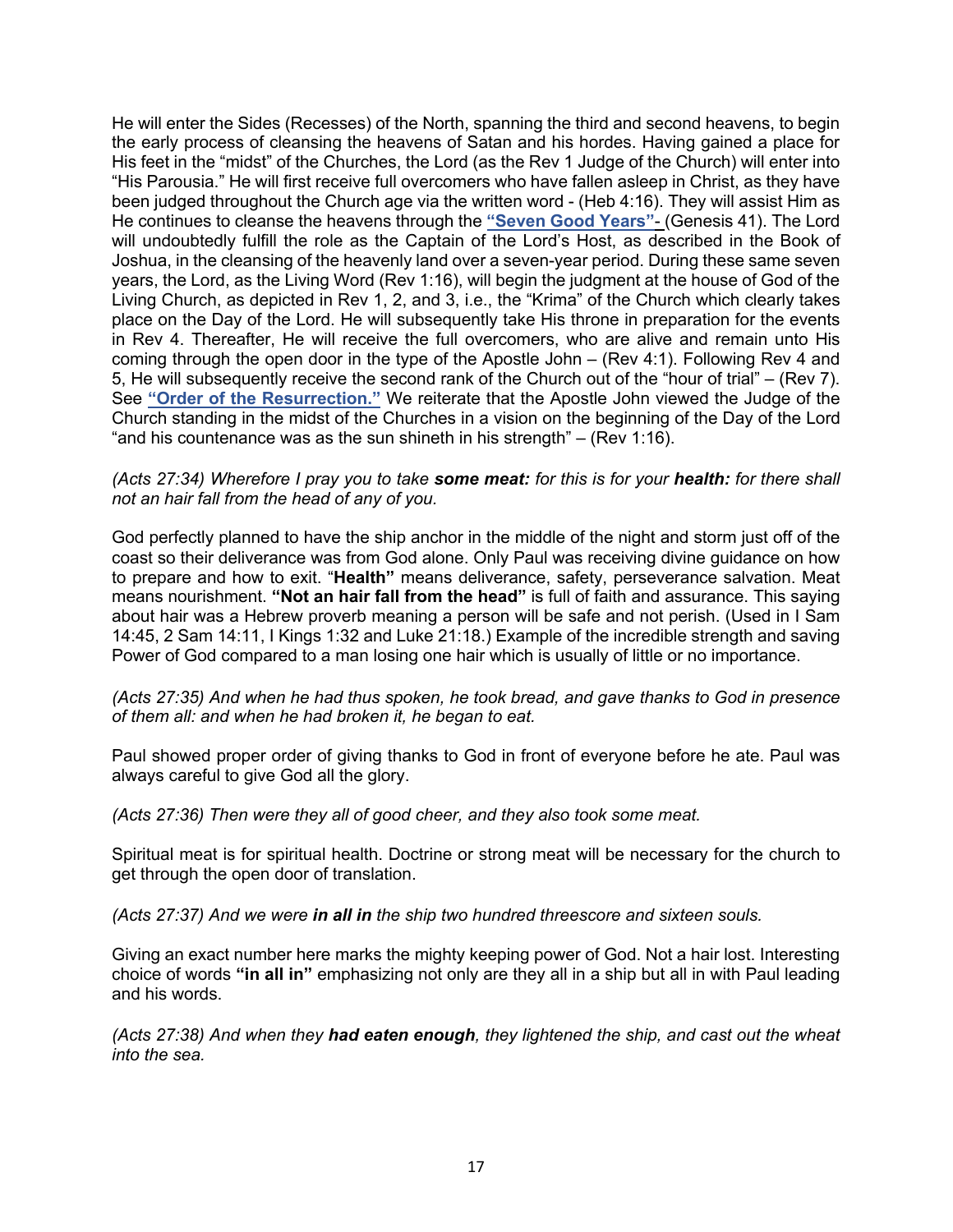Paul's message is a message of Meat in due Season. It is this message that will strengthen us and increase our faith for the heavenly call translation. All other false doctrines and replacement theology that satisfy the flesh must be thrown overboard.

**"Had eaten enough"** They naturally had enough to sustain them also have enough spiritually to make the crossing – wise virgins with enough oil in their lamps. Why did they wait to cast out the wheat and not the first time they were casting things off the ship? All hope was not lost the first time and not ready to fully give up on the ship. Setting the wheat off the boat was the last action before day light.

### *(Acts 27:39) And when it was day, they knew not the land: but they discovered a certain creek with a shore, into the which they were minded, if it were possible, to thrust in the ship.*

The shore is that of Ecumenism. This is Protestantism and Catholicism together in a false visible unity. It is this false unity that will bring in the Anti-Christ. A creek with a shore was an inlet with a sandy beach. **"Were minded"** means were determined.

**"If it were possible"** there were many obstacles (weather, wind, rudders do not work with anchors, and on the 3rd day of the storm they threw over all of the tackle.

**"Thrust in the ship"** or head it toward the sandy beach.

#### *(Acts 27:40) And when they had taken up the anchors, they committed themselves unto the sea, and loosed the rudder bands, and hoised up the mainsail to the wind, and made toward shore.*

The time will come when the ecclesiastical systems will completely give the ship over to the Satanic trinity. See Special Study **["The World System \(666\)."](https://graceassemblysandiego.info/wp-content/uploads/TheWorldSystem666opt.pdf)** They will let the Satanic winds (spirits) blow them to the ecumenical shore. The Dragon will be their god. They will listen to the False Prophet and they will worship the Anti-Christ.

**"Taken up the anchors"** means in the Greek to cast off the anchors to the sea. **"Loosed the rudder bands"** had to be done at the same time as the anchors were released to work themselves toward the shore as they were left with a tattered mainsail. All this effort required the entire ships crew lending wisdom to Paul's words earlier "Except these abide in the ship, ye cannot be saved."

The Shipwreck of the Organized Church



#### **The Shipwreck of the Organized Church**

*(Acts 27:41) And falling into a place where two seas met, they ran the ship aground; and the forepart stuck fast, and remained unmoveable, but the hinder part was broken with the violence of the waves.*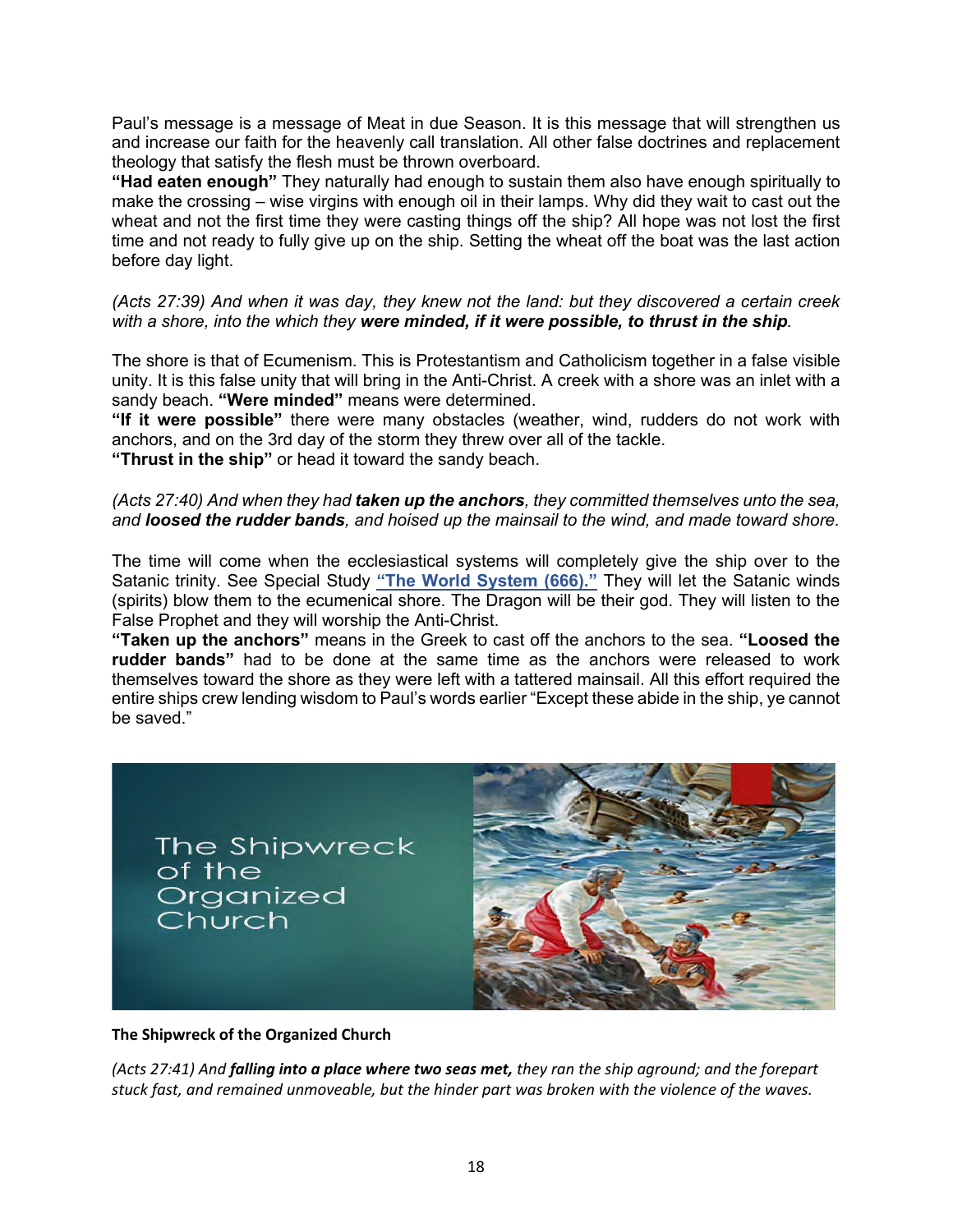As. A.S. Copley says, "Two gigantic religious seas – Catholicism and Protestantism – meet of the present Church Age." The forepart of the ship which remained unmovable is Catholicism. (See Rev 17 & 18.) It will stay intact to the very end. The Pope will survive has head. "The hinder part," Visible Protestantism, will be broken to pieces and swallowed up into the ecumenical system and become a part of the Harlot system. The Protestants will look to the Pope as their Moral and Political leader.

**"Falling into a place"** They intended to get closer to shore but God who was in control of the winds and waves settled the ship a distance out on a rocky reef or sandbar requiring a journey to the water from the ship to the shore.



**The True Church Receives Their Inheritance – Each Man in His Own Order**

*(Acts 27:42) And the soldiers' counsel was to kill the prisoners, lest any of them should swim out, and escape.* 

**"Counsel"** means a piece of advice or counsel of men. But there was no place to escape to on an open seas or island. We have to remember if a prisoner was not delivered then the fate of the solider was death.

*(Acts 27:43) But the centurion, willing to save Paul, kept them from their purpose; and commanded that they which could swim should cast themselves first into the sea, and get to land:* 

Julius a type of the holy spirit gives specific directions on how to exit the ship. Save Paul or gospel of grace and every man in his own order. Swimmers are a type of full overcomers. They are faithful ones completely dependent on God. They do not need to hang on to a board or any part of a church system.

*(Acts 27:44) And the rest, some on boards, and some on broken pieces of the ship. And so it came to pass, that they escaped all safe to land.* 

Paul spoke the truth and it came to pass. There are different ranks of believers. I Cor 15:23 – "order" from "tagma" meaning "rank." First rank believers are the swimmers that totally depend upon God's grace. The other ranks, "some on boards, and some on broken pieces of the ship" hold to what portions of the truth they know to get to shore and at different times. See Special Study **["Order of the Resurrection."](https://graceassemblysandiego.info/wp-content/uploads/OrderofResurrectionopt.pdf)**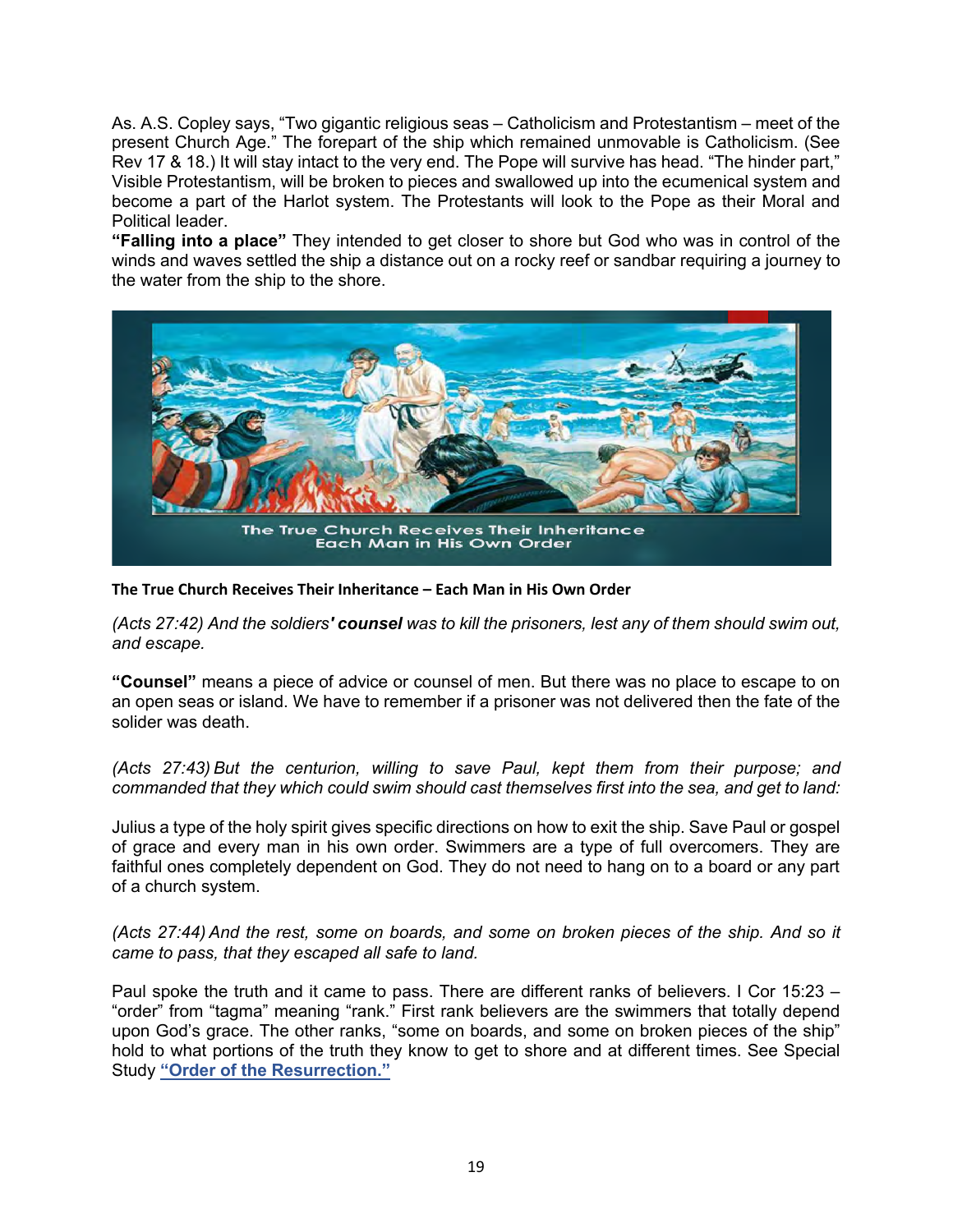*(Acts 28:1) And when they were escaped, then they knew that the island was called Melita.* 

Melita, now called Malta, means "refuge." To the true believer, "each man in their own order" will arrive at their heavenly refuge.

(I Cor 15:22-23) "For as in Adam all die, even so in Christ shall all be made alive. But every man in his own order: Christ the firstfruits; afterward they that are Christ's at his coming."

Verses 1-6 in Acts 28 all occur on the same day as the day they landed on the island. Paul is now called to a new purpose from the ship to the island. Melita is from a Greek word that means honey. I history Melita was known as a producer of large quantities of honey. It was also a place of escape from storms for the Phoenicians and received the title of "to escape."

(Acts 28:2) And the **barbarous people shewed us** no little **kindness:** for they kindled a fire, and **received us every one,** because of the present rain, and because of the cold.

**"Barbarous people"** I Cor 14:11 Therefore if I know not the meaning of the voice, I shall be unto him that speaketh a barbarian, and he that speaketh shall be a barbarian unto me.

Common languages of Paul's day were Greek, Latin, and Hebrew. **"Received us everyone"** Status, denomination, ethnicity, or wealth did not matter. Everyone was received in heaven if you are born again. **Kindness** here means "love" and "man." Same meaning is used in Titus 3:4 But after that the kindness and love of God our Saviour toward man appeared. This was clearly a "love thy neighbor" comes from a Love of God towards man.

**"Shewed us"** means to "bring or minister" implies continual kindness beyond this immediate time frame. Type of God's love towards the people on the ship. **"No little"** is an expression Luke likes to use in his writings (Acts 12:18, 15:2, 19:23-24, 27:20) It has the same weight as "remarkable, exceedingly, abundantly above- type of God's never ending provision. **"Kindled a fire"-** type of kindling the holy spirit through prayer, preaching of the word, praise, and mediation.

Tribulation and the Wrath of the Serpent



## **Tribulation and the Wrath of the Serpent**

*(Acts 28:3) And when Paul had gathered a bundle of sticks, and laid them on the fire, there came a viper out of the heat, and fastened on his hand.*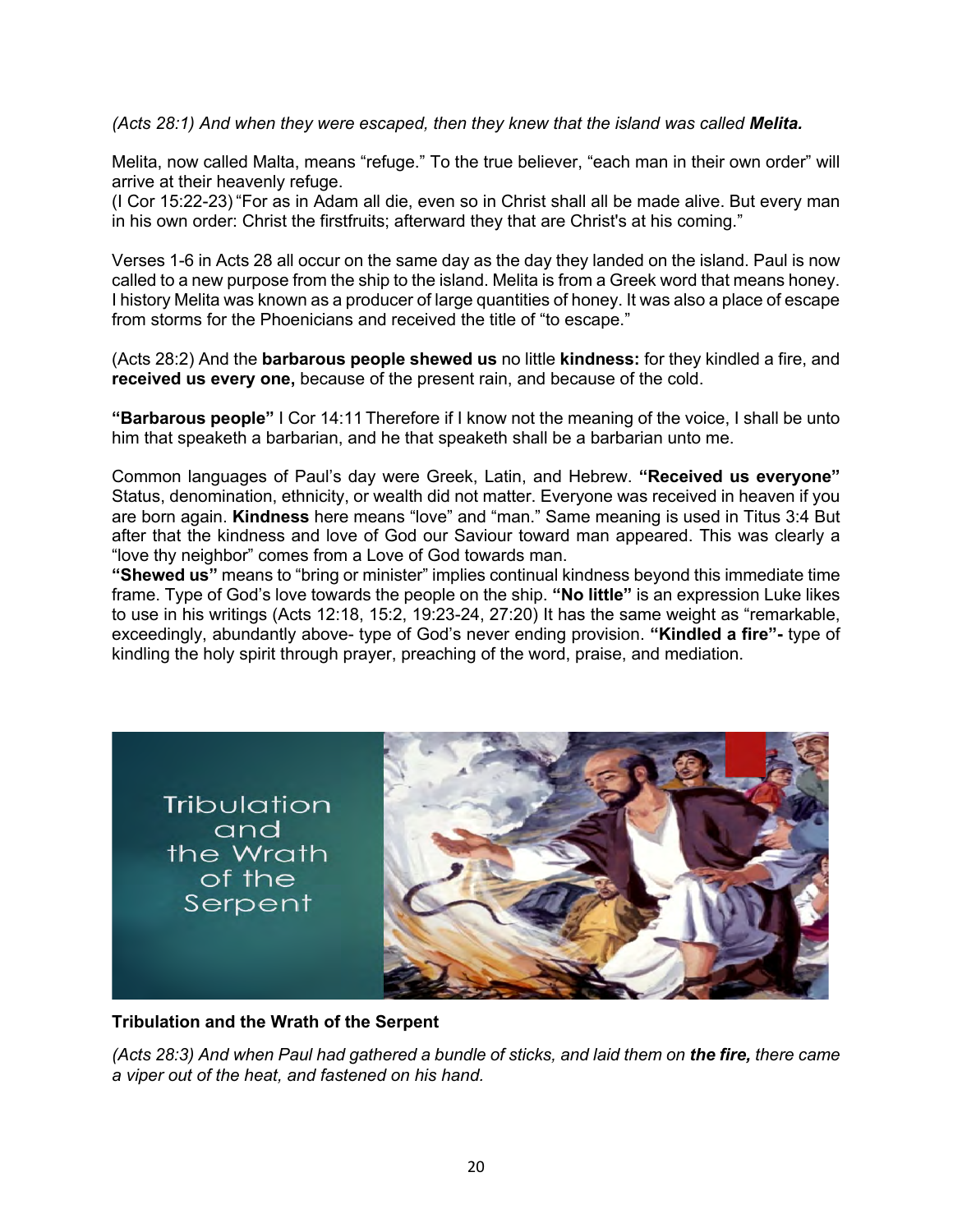**"Fire"** means "fire or pile of burning fuel." The basis of judgement will be Paul's revelation. Satan will oppose but he cannot harm the Truth or take away eternal life from God's people. (Read Rev 12:7-12.)

*(Acts 28:4) And when the barbarians saw the venomous beast hang on his hand, they said among themselves, No doubt this man is a murderer, whom, though he hath escaped the sea, yet vengeance suffereth not to live.*

Again "barbarians" Paul refers to are people who do not speak a language he speaks. **"Vengeance"** means judgement where other places it means punishment. God used Paul in this way so he could preach the gospel of grace.

*(Acts 28:5) And he shook off the beast into the fire, and felt no harm.* 

(Luke 10:19) I Behold, I give unto you power to tread on serpents and scorpions, and over all the power of the enemy: and nothing shall by any means hurt you.

*(Acts 28:6) Howbeit they looked when he should have swollen or fallen down dead suddenly: but after they had looked a great while, and saw no harm come to him, they changed their minds, and said that he was a god.* 

God proves He is with Paul and his gospel. God used what these people knew as a powerful deadly viper bite to give demonstration of the Power of God. Man is unstable in his flesh showing how quickly they are against and then for Paul. Mean are drawn to miracles when they should be drawn the anointed Word of God.

That venomous **"beast"** most likely represents that "great red dragon" of Rev 12:3. That old Serpent, the Devil, will be judged and cast into the Lake of Fire. (Rev 20:10) And the devil that deceived them was cast into the lake of fire and brimstone, where the beast and the false prophet are, and shall be tormented day and night for ever and ever.

"No harm come to him (Paul) represents the eternal life and absolute security that all of God's people have, each company of saints that trust in Him.



## **Kingdom Blessing Foreshadowed**

*(Acts 28:7) In the same quarters were possessions of the chief man of the island, whose name was Publius; who received us, and lodged us three days courteously.*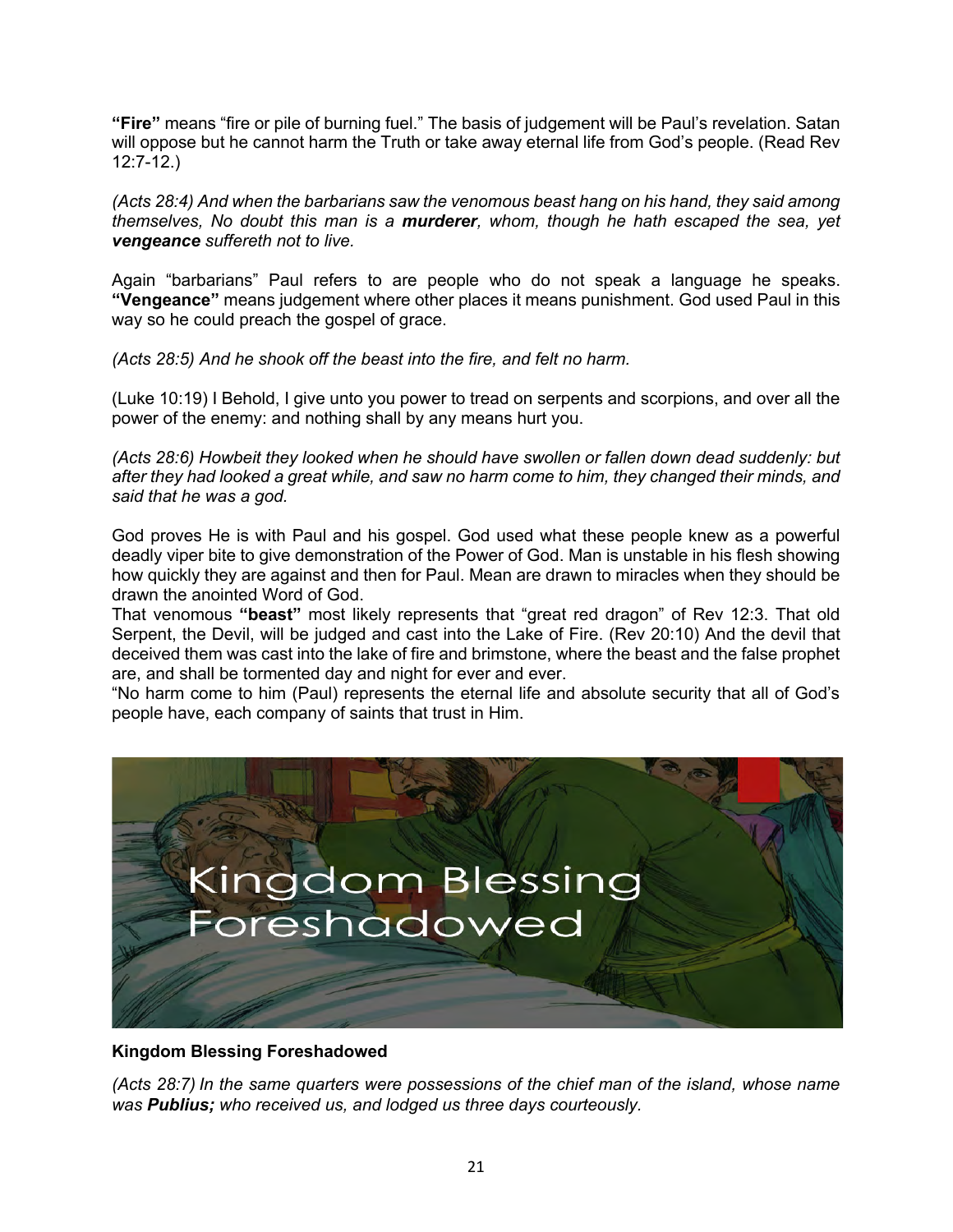#### Acts 28:7-10 was over 3 months.

The island Melita was under Roman rule and Publius was the governor Normally Publius was only required to take care and service the Roman soldiers, Here he received Paul and his faithful companions. Publius means "common; first" and speaks of the gospel given to the Jew first.

*(Acts 28:8) And it came to pass, that the father of Publius lay sick of a fever and of a bloody flux: to whom Paul entered in, and prayed, and laid his hands on him, and healed him.*  (Acts 28:9)So when this was done, others also, which had diseases in the island, came, and were healed:

**"Entered in"** Paul was given an open door of ministry. The first thing he does is **pray** in faith and expecting. Paul then **laid hands** in Jesus' name and then he was **healed.** "The father of Publius lay sick" speaks of the Israel that rejected their Messiah and has been scattered over the face of the earth. Israel will be healed, and the "new generation" will come into her Kingdom blessings and again be offered salvation but this time "all Israel will be saved."

(Acts 28:10) Who also **honoured** us with many **honours;** and when we departed, they **laded** us **with such things** as were **necessary.**

Notice the word of "us" and "we." Because of Paul all 276 received the same blessing.

(Isa 12:1-3) And in that day thou shalt say, O Lord, I will praise thee: though thou wast angry with me, thine anger is turned away, and thou comfortedst me. Behold, God is my salvation; I will trust, and not be afraid: for the Lord Jehovah is my strength and my song; he also is become my salvation. Therefore with joy shall ye draw water out of the wells of salvation.

**"Honoured"** means an inestimable value on a person and translates to the preciousness of Christ **"Honours"** magnifies the first word in a double portion of gratitude – I Tim 5:17. Both words express a high value of reverence. **"Laded"** mean laid their hands on the gifts available to them. These gifts were to supply their needs until they reached Rome. **"Necessary"** means supply that which is lacking. These gifts could be what supplied Paul's "hired house" for 2 years in Rome. Remember all was lost in the shipwreck.



**The Ecclesiastical Ship Become Totally Apostate**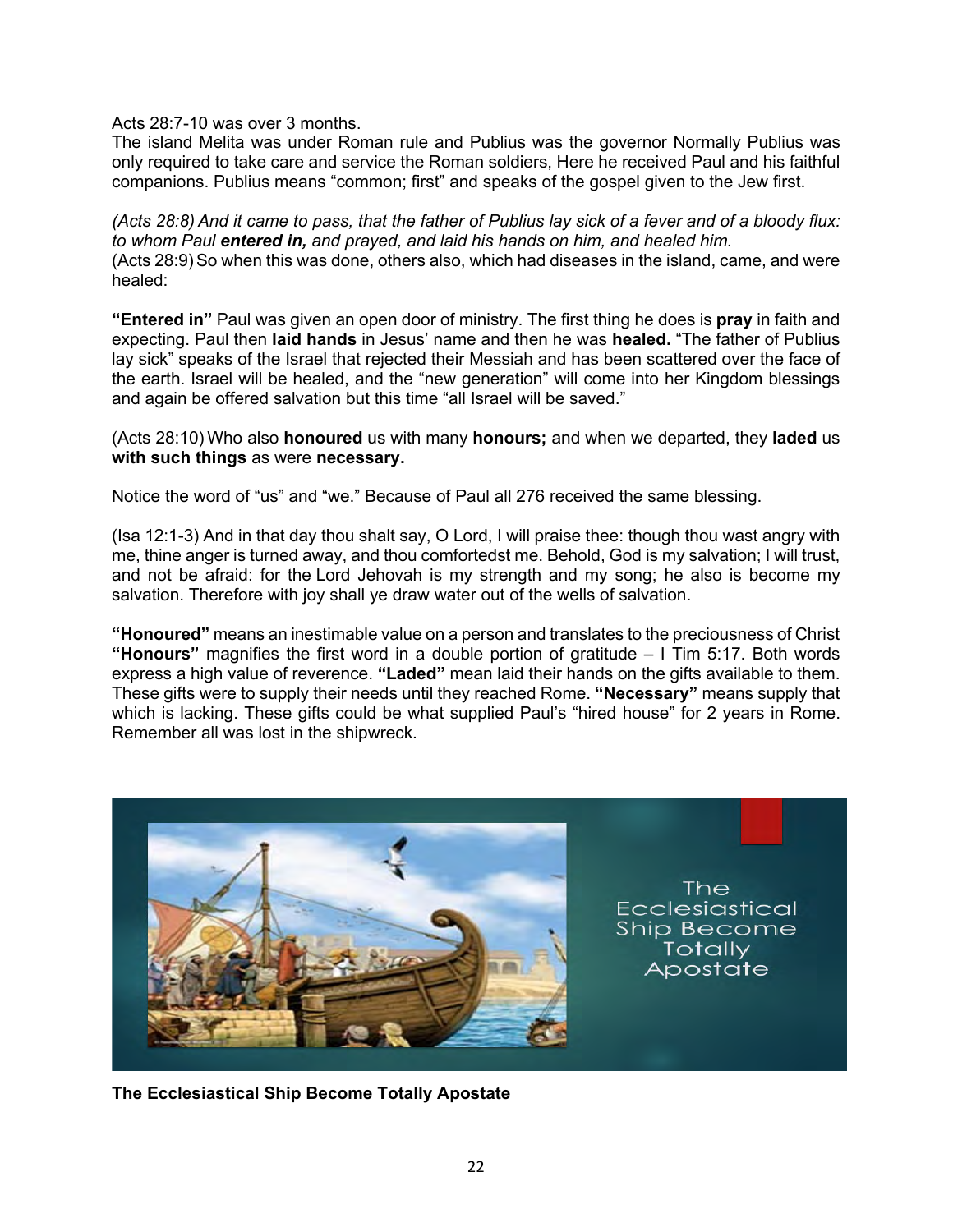*(Acts 28:11) And after three months we departed in a ship of Alexandria, which had wintered in the isle, whose sign was Castor and Pollux.*

"Castor and Pollux" were the twin patrons of distressed seamen in Greek and Roman mythology. This new ship was probably known by their names and probably carried the gods on the masthead or as the figurehead. Traditionally they were the sons of Zeus. Castor was a great charioteer and Pollux a boxer. When Pollux was offered immortality by Zeus he chose to share death with Castor who had been killed in a fight. These two have to represent the False Prophet and the Anti-Christ. They will have full control of the ecclesiastical apostate church during the last half of the tribulation period. The Anti-Christ whose "deadly wound was healed" will join the False Prophet and be cast into the Lake of Fire at the end of the tribulation period.

(Rev 19:20) And the beast was taken, and with him the false prophet that wrought miracles before him, with which he deceived them that had received the mark of the beast, and them that worshipped his image. These both were cast alive into a lake of fire burning with brimstone.

### **Tribulation and Destruction**

*(Acts 28:12) And landing at Syracuse, we tarried there three days. (Acts 28:13) And from thence we fetched a compass, and came to Rhegium: and after one day the south wind blew, and we came the next day to Puteoli:*

Syracuse means "that draws violently." First three years will be time of persecution. Rhegium means "fracture." Middle of the "week" Satan will be cast to the earth. Puteoli means "sulfurous wells." A highly corrosive chemical. "Last half" is the time of God's vials of wrath and Satan's wrath. All these names speak of the Tribulation Period and how violently the apostate visible church will be destroyed. (Read Rev 17:16- 18:8.) See Special Study **["Covenant Week."](https://graceassemblysandiego.info/wp-content/uploads/CovenantWeekopt.pdf)**

## **Paul Finds Brethren on His Way to Rome**

*(Acts 28:14) Where we found brethren, and were desired to tarry with them seven days: and so we went toward Rome.* 

This was a time to prepare to travel by foot for 125 miles to Rome. Their immediate plans to Rome were put on hold for 7 days. This request for Paul to stay was granted by Julius. The road to Rome from Puteoli was was called the "Queen of Roads." The average travel time by foot is 25 miles a day which means they were 5 days from Rome.

#### *(Acts 28:15) And from thence, when the brethren heard of us, they came to meet us as far as Appii forum, and The three taverns: whom when Paul saw, he thanked God, and took courage.*

**Appii** was a town 3-4 days from Puteoli. It took at least a few days for the brethren (believers) there to hear that Paul was in Puteoli. Ten miles further than Appii was the town "**The Three Taverns"** where a second group of Christians came to greet Paul. No doubt Paul was overwhelmed by goodness of God and the loyalty he was receiving and how many had heard his gospel. Paul saw the faithfulness of the Lord. He thanked God for their spiritual growth not the attention he was getting personally. Paul took courage in the Lord only. Remember Acts 23:11, Jesus Christ told Paul to be of good cheer and that he would bear witness of Christ in Rome. The Lord always fulfills His word.